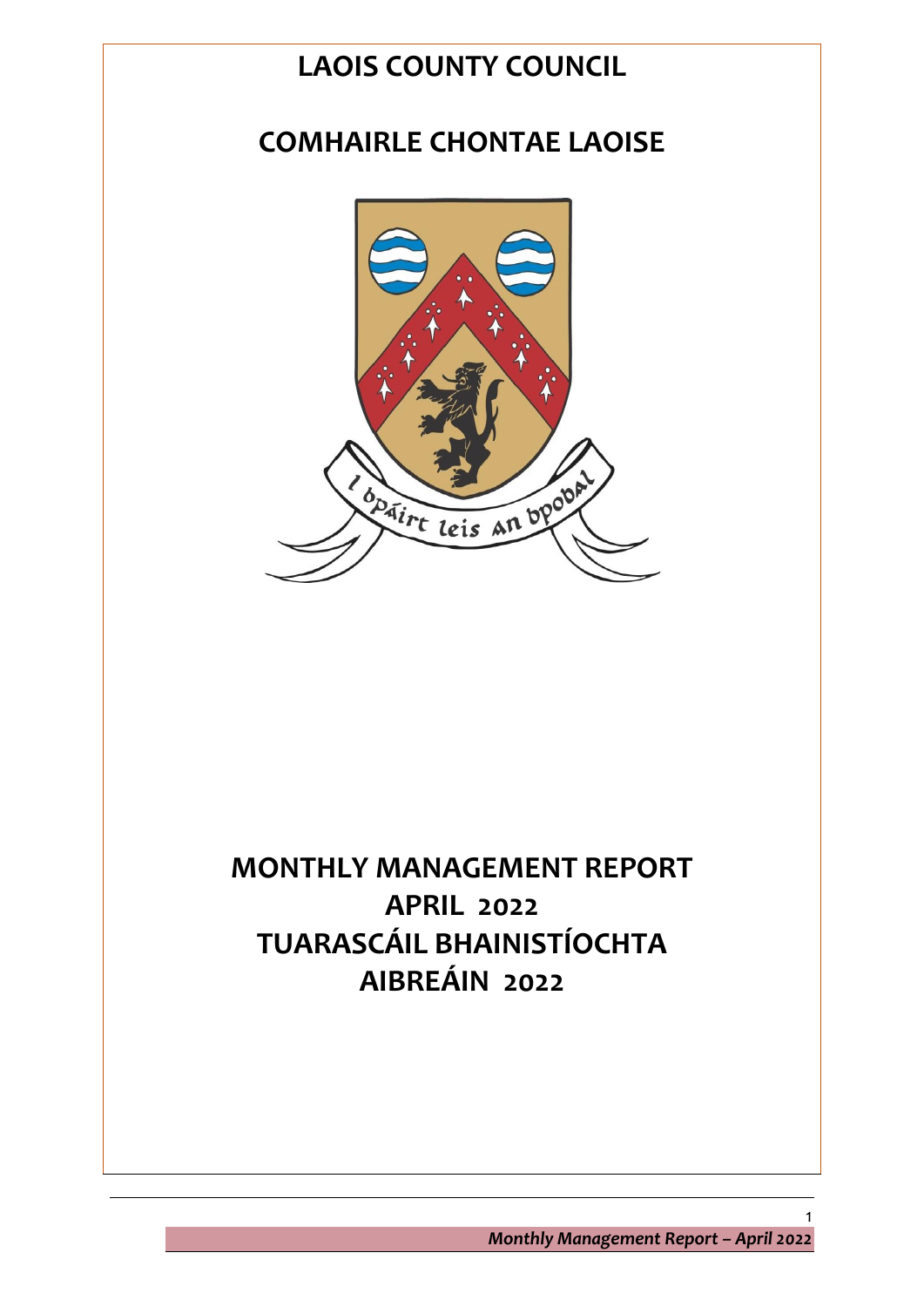# **To: Each Member of Laois County Council Do: Gach Ball Comhairle Chontae Laoise**

Section 136(2) of the Local Government Act, 2011 as inserted by Section 51 of the Local Government Reform Act, 2014, requires the Chief Executive to prepare monthly management report. The report for April 2022 is as follows:-

#### **Finance, & Allocations Notified**

| <b>Service Division</b>            | Budget Allocation $(\epsilon)$ | <b>Expenditure to</b>       |
|------------------------------------|--------------------------------|-----------------------------|
|                                    |                                | $31/03/2022$ ( $\epsilon$ ) |
| <b>Housing and Building</b>        | 19,748,000                     | 3,966,418                   |
| Road Transportation and Safety     | 22,946,000                     | 1,875,433                   |
| <b>Water Services</b>              | 3,259,000                      | 845,002                     |
| Development Management             | 9,706,000                      | 1,913,971                   |
| <b>Environmental Services</b>      | 7,939,000                      | 1,284,943                   |
| <b>Recreation and Amenity</b>      | 4,361,000                      | 631,810                     |
| Agriculture, Education, Health and | 786,000                        | 5,172                       |
| Welfare                            |                                |                             |
| <b>Miscellaneous Services</b>      | 9,453,000                      | 2,175,765                   |
|                                    |                                |                             |
| <b>Central Management Charge</b>   | 10,139,000                     | 1,859,562                   |
| <b>Total</b>                       | 88,337,000                     | 14,558,076                  |

Expenditure and income to the 31/03/2022 is summarised below:

| <b>Service Division</b>            | Budget Allocation $(\epsilon)$ | Income to      |
|------------------------------------|--------------------------------|----------------|
|                                    |                                | 31/03/2022 (€) |
| Housing and Building               | 21,415,000                     | 4,117,808      |
| Road Transportation and Safety     | 18,682,000                     | 167,191        |
| <b>Water Services</b>              | 4,380,000                      | 857,859        |
| Development Management             | 6,946,000                      | 2,096,165      |
| <b>Environmental Services</b>      | 1,942,000                      | 363,142        |
| <b>Recreation and Amenity</b>      | 781,000                        | 455,648        |
| Agriculture, Education, Health and | 314,000                        | 34,867         |
| Welfare                            |                                |                |
| <b>Miscellaneous Services</b>      | 8,702,000                      | 2,397,848      |
| Superannuation                     | 714,000                        | 164,947        |
| <b>Local Property Tax</b>          | 9,065,150                      | 3,021,716      |
| Rates                              | 14,662,952                     |                |
|                                    |                                | 1,928,614      |
| Capital transfer                   | 732,898                        | Ω              |
| <b>Total</b>                       | 88,337,000                     | 15,605,805     |

#### **Allocations Notified**

| DHLGH - Disabled Persons Grant Scheme and Improvement Works<br>in Lieu Scheme (IWILS) 2022 | €613,382.00   |
|--------------------------------------------------------------------------------------------|---------------|
| DHLGH - Housing Adaptation Grants for Older People and People with                         | €1,111,500.00 |
| a Disability Scheme                                                                        |               |
| DCEDYI - Playground Capital Grant Scheme                                                   | €16,541.00    |
| (Accessibility/Biodiversity Improvements- Portarlington)                                   |               |
| Heritage Grants DHLGH                                                                      | €190,540.52   |
| LIS DRCD                                                                                   | €351,880.00   |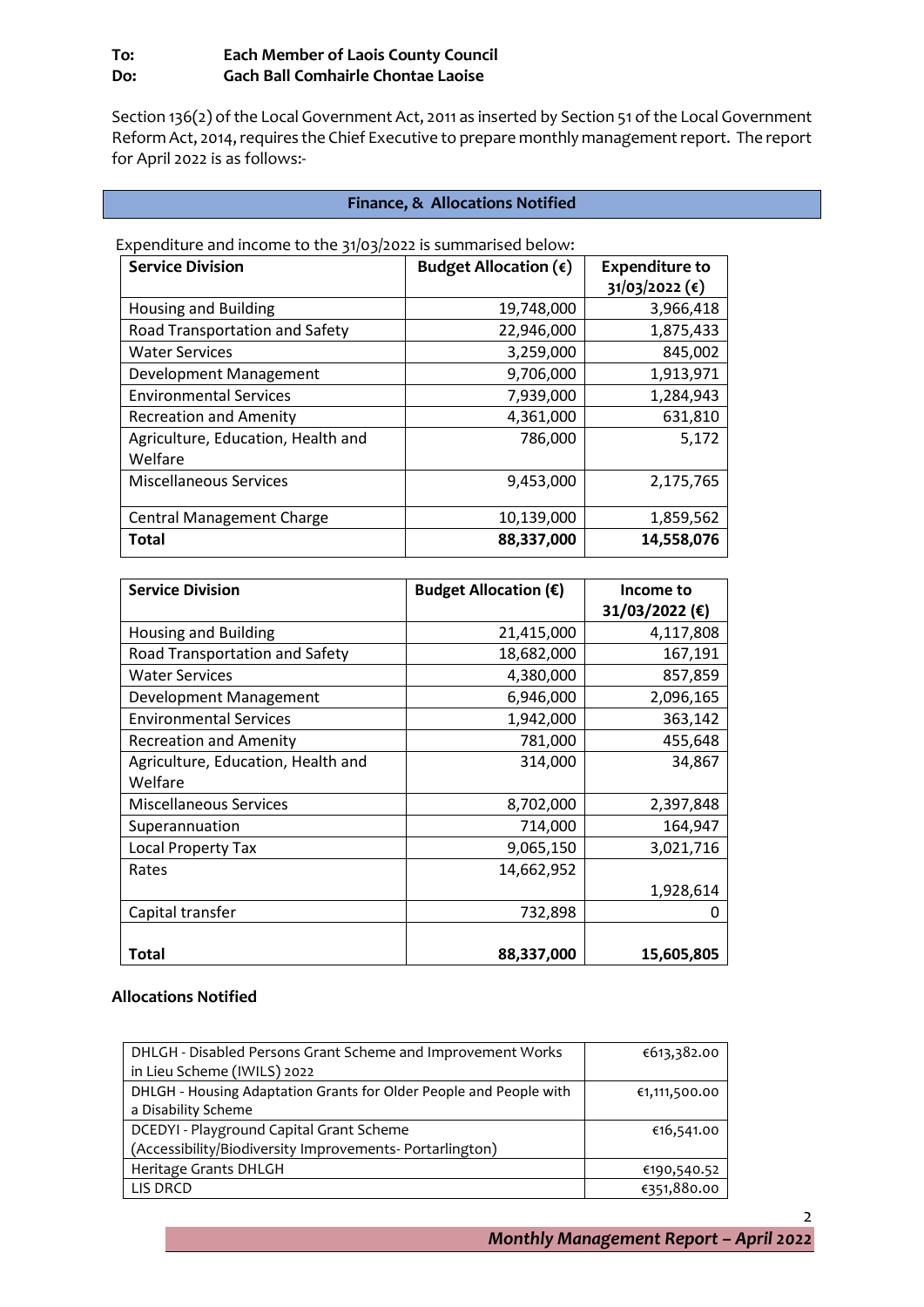Laois County Council staff continue to assist IPAS with the accommodation of a number of persons who have arrived into Ireland over the past 6 weeks. Currently there are 268 persons that have been accommodated through LCC and IPAS. The main hosting centres are at Durrow, Abbeyleix, Portlaoise, Mountmellick , Clonaslee and Graiguecullen. Many others have also come into the county through their own means, some residing with families and others accommodated by the various parishes. At time of writing there are three emergency rest centres under consideration by LCC with a view towards standing these up should the case arise. It is also the case that not much more, if any, accommodation is readily available in County Laois and as a result efforts are being made to match privately pledged accommodation with displaced people as they enter the country.

The Local Authority, on foot of a request from the Dept of Housing, Local Government and Heritage, has returned lists in relation to :-

- Vacant buildings and
- Site suitable for medium to long term solutions

Members are advised that Laois County Council has set up a "Ukrainian Crisis Multi Agency Response Forum" along the lines of and largely similar to the Covid-19 Community Response Forum of the past two years.

The forum convened for its 3rd meeting on Wednesday 20th April 2022 at which a number of tasks and local actions were agreed. The forum consists of representatives from 23 separate state and voluntary agencies.

All efforts currently are being supported by An Garda Síochána, Dept of Social Protection, the HSE, the St. Vincent de Paul, Civil Defence, various local voluntary groups, local communities and Housing personnel at this point.

Members will be updated on a regular basis on any developments locally and in addition should note that the Council's website hosts information on the refugee crisis on its home page bearing Ukrainian translations.

The Council is very grateful to all who have given assistance to date in sourcing available accommodation, to those who have made offers of support and to all the local communities who have welcomed families into their areas.

# **HOUSING DELIVERY Housing for All 2022-2026 Social Housing Build Delivery Target**

| Year         | -<br>2022 | 2023 | 2024 | 2025             | 2026 | <b>Total</b> |
|--------------|-----------|------|------|------------------|------|--------------|
| <b>Units</b> | 200       | 70   | 80   | $O -$<br>$\circ$ | 88   | 534          |

#### **Social Housing Schemes Currently Under Construction – LCC & AHB**

| Location                    | No. of        | Constructed    | Comment                             |
|-----------------------------|---------------|----------------|-------------------------------------|
|                             | <b>Houses</b> | bν             |                                     |
| Moore St, Rathdowney        | 6             | <b>LCC</b>     | On site - expected delivery Q2 2022 |
|                             |               | (Construction) |                                     |
| Pattison Estate,            | 10            | <b>LCC</b>     | On site - expected delivery Q2 2022 |
| Mountmellick                |               | (Construction) |                                     |
|                             |               |                |                                     |
| Gleann na Glaise, Ballyroan | 10            | <b>LCC</b>     | On Site – expected delivery Q3 2022 |
|                             |               | (Construction) |                                     |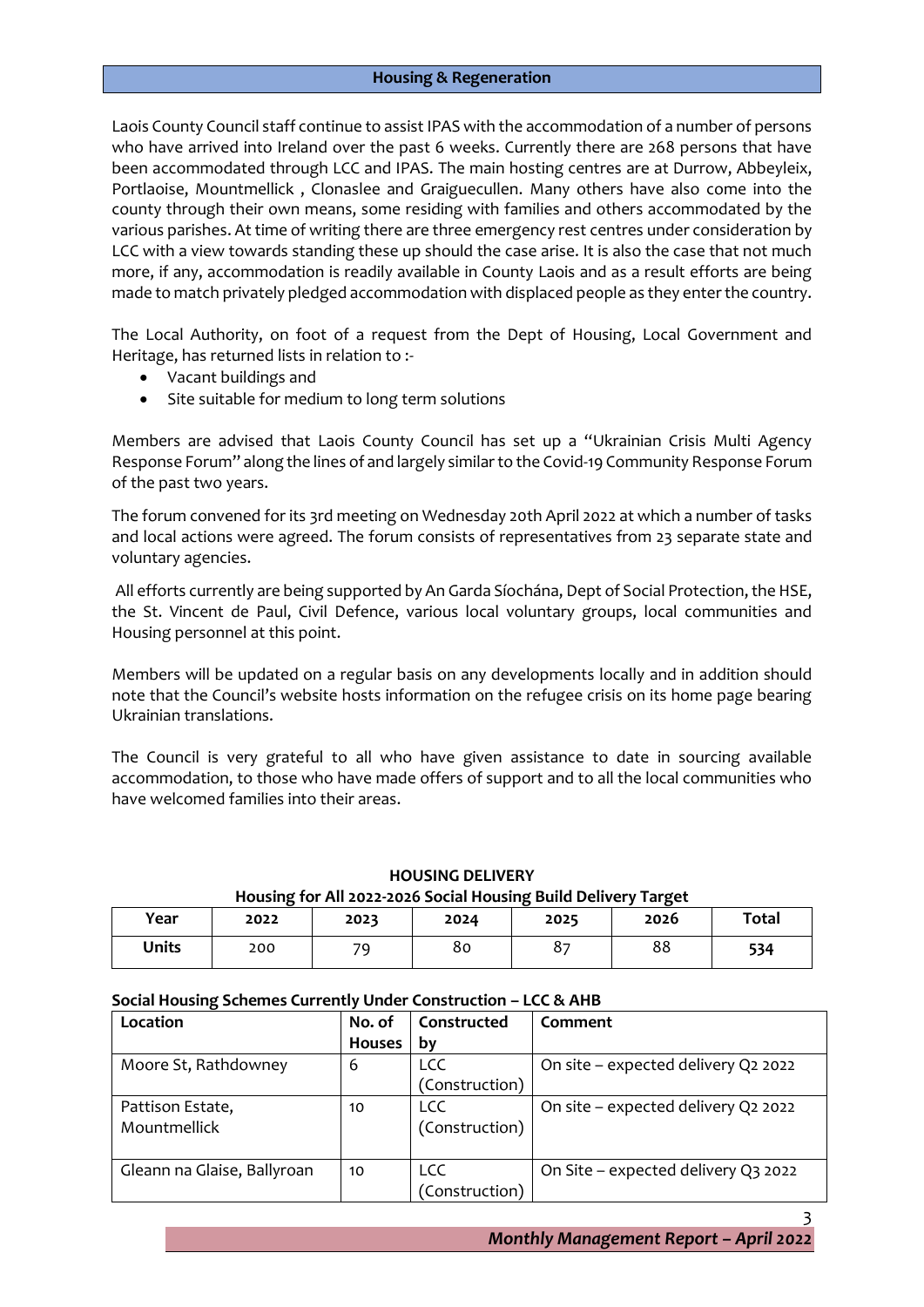| Sean Doire, Durrow                           | 22             | LCC<br>(Construction)  | On Site - expected delivery Q2 2022                                                                                                                  |
|----------------------------------------------|----------------|------------------------|------------------------------------------------------------------------------------------------------------------------------------------------------|
| Coolroe, Ballybrittas                        | $\mathbf{1}$   | LCC<br>(Construction)  | Complete                                                                                                                                             |
| Harbour Court, Mountmellick                  | 6              | LCC<br>(Construction)  | On Site - expected delivery Q2 2023                                                                                                                  |
| Featherbed Lane, Borris-In-<br>Ossory (Ph 2) | 5              | LCC (Turnkey)          | On Site - expected delivery Q2 2022                                                                                                                  |
| Bruach Na Habhainn, Killeen                  | $\overline{4}$ | LCC (Turnkey)          | On site - Delivery Q2 2022                                                                                                                           |
| The Orchard, Ballylynan                      | 5              | LCC (Turnkey)          | On Site - Phase 1 (2 units) delivery Q2<br>2022                                                                                                      |
|                                              |                |                        | On Site - Phase 1 (3 units) delivery Q4<br>2022                                                                                                      |
| Market Square, Portarlington                 | 18             | LCC (Turnkey)          | On site - delivery Q2 2023                                                                                                                           |
| Church Avenue, Stradbally                    | 31             | LCC (Turnkey)          | Phase 1 on site for delivery Q1 2023;<br>Phase 2 to be delivered Q4 2023.                                                                            |
| Oak Park Halting Site                        | $\overline{4}$ | <b>LCC</b>             | TAU funded scheme - delivery<br>estimated at end of 2022.                                                                                            |
| Harpurs Lane Portlaoise                      | 44             | Respond                | On site - expected delivery Q1 2023                                                                                                                  |
| Clonrooske Abbey,<br>Portlaoise              | 3 <sup>2</sup> | Cluid Housing          | Cluid to meet with developer before<br>end of April regarding confirmation of<br>delivery date for this scheme and will<br>advise following meeting. |
| The Maltings & Roselawn,<br>Portlaoise       | 55             | Cluid Housing          | Phase 1 (15 units) Estimated delivery<br>Q4 2022                                                                                                     |
| Holdbrook, Portlaoise                        | 10             | Cluid Housing          | Phase 2 - delivery Q4 2022                                                                                                                           |
| Droughill Lawns,<br>Portarlington            | 26             | Oaklee<br>Housing      | On site - expected delivery mid May<br>2022 following delays with utility<br>connections                                                             |
| The Springs, Kilminchy,<br>Portlaoise        | 43             | Cluid Housing          | 2 Phases – on site; Phase $1(19 \text{ units})$<br>delivery estimated at Q3 2022                                                                     |
| Goldencroft, Portlaoise (Old<br>CBS site)    | 67             | Cluid Housing          | 3 Phases – on site; $1st$ Phase (13 units)<br>Q4 2022                                                                                                |
| Ballymorris Green,<br>Portarlington          | 46             | Cluid Housing          | Currently on site - Phase 1 (15 units)<br>delivery delayed due to availability of<br>sub-contractors - estimated at Q3<br>2022                       |
| South Dublin Road,<br>Kilminchy              | 36             | Cooperative<br>Housing | On site - delivery not expected until<br>end 2023.                                                                                                   |
| <b>TOTAL</b>                                 | 507            |                        |                                                                                                                                                      |

# **Social Housing Schemes at Planning, Design or Tender Stage – LCC & AHB**

| Location/Scheme        | No of         | To be          | Comment                                         |
|------------------------|---------------|----------------|-------------------------------------------------|
|                        | <b>Houses</b> | constructed    |                                                 |
|                        |               | by             |                                                 |
| St. Kieran's Errill    | 14            | <b>LCC</b>     | Stage 4 approved on 13 <sup>th</sup> April 2022 |
|                        |               | (Construction) |                                                 |
| Mooreville, Rathdowney |               | LCC            | Stage 4 to be submitted in Q2 2022              |
|                        |               | (Construction) |                                                 |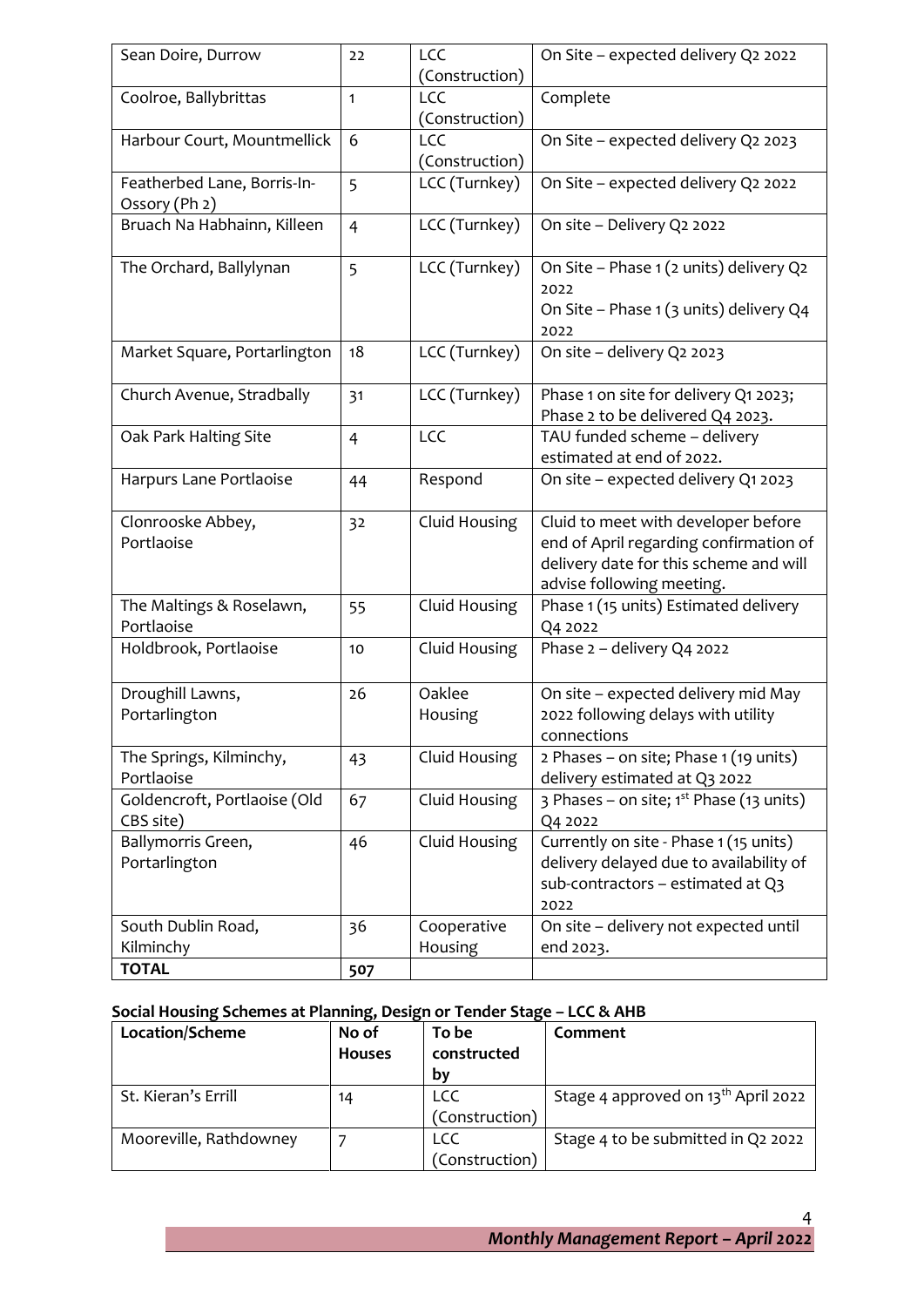| Carraig Glas, Stradbally                              | 26                      | LCC<br>(Construction) | Stage 2 Approved                                                                                                                           |
|-------------------------------------------------------|-------------------------|-----------------------|--------------------------------------------------------------------------------------------------------------------------------------------|
| Clonrooske, Portlaoise                                | 11                      | LCC<br>(Construction) | Stage 1 Approved                                                                                                                           |
| Iona, Portlaoise                                      | $\overline{7}$          | LCC<br>(Construction) | Stage 1 Approved                                                                                                                           |
| Doonane                                               | 12                      | LCC<br>(Construction) | Stage 1 Approved - includes two<br>serviced sites                                                                                          |
| Derry Road, Durrow                                    | 22                      | <b>LCC</b>            | 18 dwellings plus 4 serviced sites                                                                                                         |
|                                                       |                         | (Construction)        | proposed<br>Stage 1 Approved                                                                                                               |
| Ballyadams                                            | 1                       | LCC<br>(Construction) | Stage 1 Approved - Tender<br>underway for engagement of<br>Design Team                                                                     |
| Stradbally Road, Portlaoise                           | 80<br>(approx)          | Mixed tenure          | Masterplan for entire lands<br>recently noted by Portlaoise MD<br>members.<br>Options being explored for tenure<br>and delivery of scheme  |
| Bracklone St, Portarlington                           | 12                      | LCC<br>(Construction) | Stage 1 To Be Submitted                                                                                                                    |
| Rushall Mountrath                                     | $\overline{2}$          | LCC<br>(Construction) | Stage 1 To Be Submitted                                                                                                                    |
| Main St, Ballinakill                                  | $\overline{\mathbf{3}}$ | LCC<br>(Construction) | Stage 1 To Be Submitted                                                                                                                    |
| Moanbaun, Mountrath                                   | 9                       | LCC<br>(Construction) | Stage 1 To Be Submitted                                                                                                                    |
| The Meadows (old Midland<br>Dairies site), Portlaoise | 49                      | Cluid Housing         | On site for delivery Q4 2023                                                                                                               |
| Convent Lands, Portlaoise                             | 51                      | Sophia<br>Housing     | Stage 3 application submitted to<br>Dept.                                                                                                  |
| County Hotel, Portlaoise                              | 10                      | Cluid Housing         | Site investigations still ongoing,<br>delays due to structural condition<br>of the building.                                               |
| Hepburn Court                                         | 54                      | Cluid Housing         | Part 8 planning application on<br>display for public consultation;<br>closing date for comments<br>/submissions 17 <sup>th</sup> May 2022. |
| Curragh na Mona,<br>Abbeyleix Road, Portlaoise        | 39                      | Respond<br>Housing    | Awaiting CALF approval.<br>Commencement on site expected<br>in Q3 2022                                                                     |
| Doran's Site, adj to<br>O'Moore Place, Portlaoise     | 70<br>potentially       | Coop Housing          | Meeting took place with Coop and<br>site owner - layout/no of units to<br>be finalised.                                                    |
| <b>TOTAL</b>                                          | 494                     |                       |                                                                                                                                            |

#### **AFFORDABLE HOUSING**

Minimum targets recently issued by Dept of Housing in relation to the delivery of Affordable Purchase/Cost Rental housing by the local authority are as follows:

|                                    | 2022 | 2023 | 2024 | 2025 | 2026 | <b>TOTAL</b> |
|------------------------------------|------|------|------|------|------|--------------|
| LA Affordable Purchase &           |      |      | 10   |      |      | 38           |
| <b>Cost Rental Delivery Target</b> |      |      |      |      |      |              |

*Monthly Management Report – April 2022*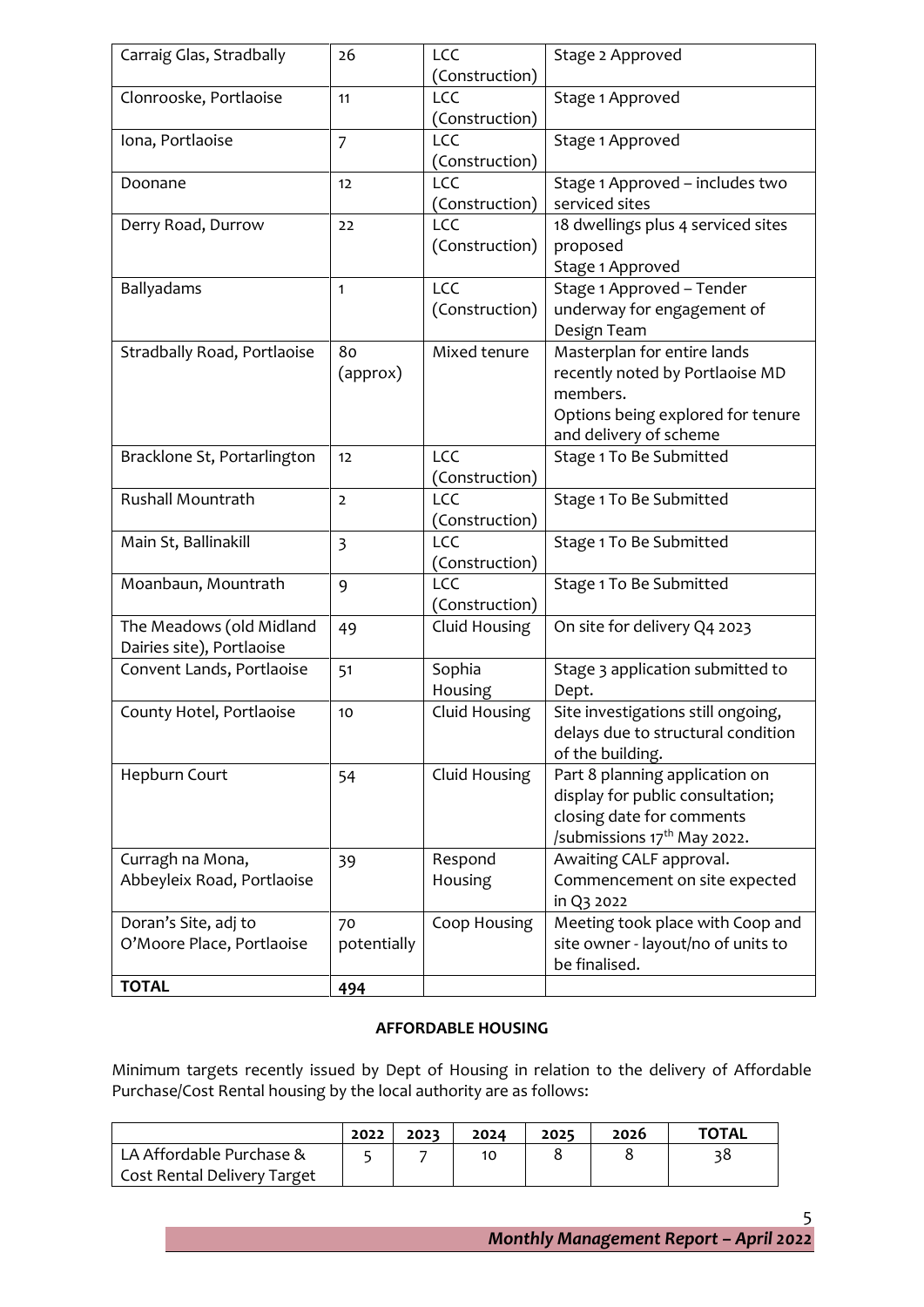Expressions of Interest were invited via advertisement and LCC website in December 2021 in respect of:

- a. Appropriately zoned land for housing development
- b. Advanced Purchase arrangements for un-commenced residential developments

Expressions of Interest submitted for advanced purchase turnkey arrangements are currently being examined. Members are also advised that the Council's Housing Team has met local builders on a face to face basis to explore the potential of affordable and cost rental agreements.

A survey of potential purchasers of affordable houses was recently published, closed on 1<sup>st</sup> April 2022.

| Total no of responses                                                                  | 84                     |     |
|----------------------------------------------------------------------------------------|------------------------|-----|
| Couples                                                                                | 44                     | 52% |
| Individuals                                                                            | 40                     | 48% |
| Average income*                                                                        | €37,104.55             |     |
| Income range reported                                                                  | Up to €76,360          |     |
| Average price of a home respondents think they can<br>afford                           | €152,000               |     |
| Average price of a home they could afford on income<br>(Income X 3.5 plus 10% deposit) | €143,000               |     |
| Target Affordable Price range                                                          | €35,000 - €367,000     |     |
| Most popular location                                                                  | Portlaoise             |     |
| Second most popular location                                                           | Mountmellick/Abbeyleix |     |
| Most preferred house type                                                              | House                  |     |

*\*It should be noted that 5 respondents did not insert income details when completing the survey.*

#### **REGENERATION / VACANT HOMES**

A Vacant Homes/ Regeneration internal working group (comprised of SEO Housing , Vacant Homes Officer, Derelict Sites Technican, Planner and Chief Technican) has been established to map and examine vacancy and dereliction in a number of towns.

#### **Mountmellick**

An initial survey has been completed in Mountmellick. Further investigation on a number of identified properties to confirm their vacancy status is being carried out and the information on this survey is currently being mapped.

When the vacancy status of the identified properties is established, the Working Group will assess the future potential use of such properties, in terms of housing or other use.

A plan for acquisition of properties, subject to available funding and/or use of the CPO process will then be determined for each area.

This will be dependent on

- (a) the number of viable properties for residential use,
- (b) the requirement for and level of social housing already in that locality and
- (c) the capacity of the local authority to carry out works to the property with funding provided for under the **Buy and Renew Scheme** criteria, if dereliction is extensive or the property is difficult to renovate for housing purposes.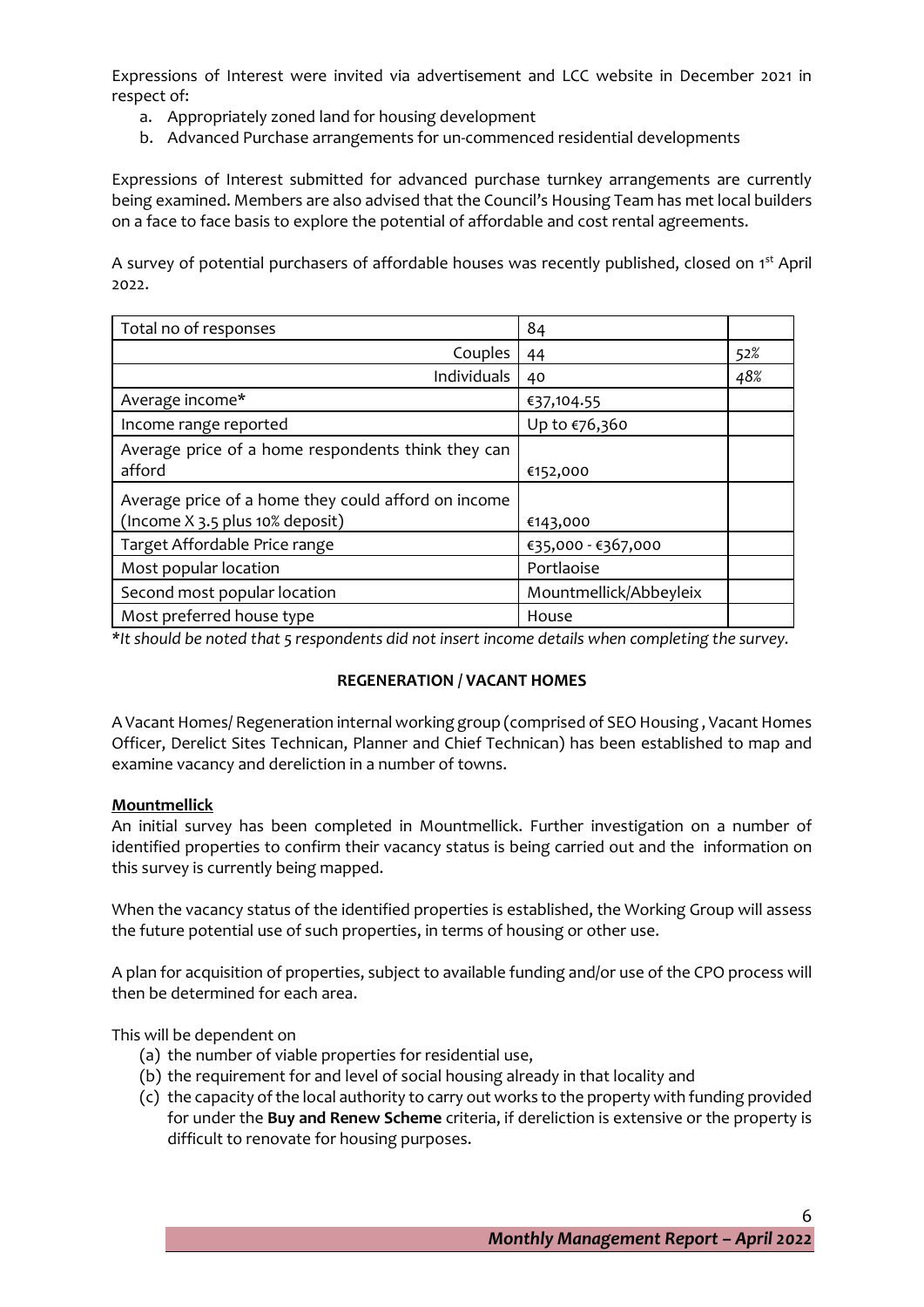Owners will also be encouraged to use the **Repair and Lease Scheme** to bring properties back into use.

A similar exercise will also be carried out in Mountrath in the coming weeks.

Generally across the County, Expressions of Interest were invited via advertisement and LCC website for vacant /derelict properties.

| a sa<br>٧<br>. .<br>۰,<br>×<br>$-$<br>M. |
|------------------------------------------|
|------------------------------------------|

| Vacant Properties acquired by CPO now in<br>Council ownership | 15 |
|---------------------------------------------------------------|----|
| Properties currently undergoing CPO                           |    |

#### **Repair & Leasing**

| Applications received to date    |     |
|----------------------------------|-----|
| Applications approved to proceed | n   |
| Applications under consideration |     |
| No. of Leases commenced          |     |
| <b>Applications Refused</b>      | ን6* |

\*Applications refused as properties deemed to be unsuitable for the R&L Scheme due to:

(a) their location in areas of low housing demand or;

(b) the extent of works required exceeded the Scheme limit or;

(c) works were commenced or almost complete before an application was submitted, which is not permitted under the R&L Scheme.

#### **HOUSING STOCK**

#### **Housing Re-Lets**

| Month              | <b>LA Keys Surrendered</b> | <b>Properties Acquired</b> | <b>Works Completed</b> |
|--------------------|----------------------------|----------------------------|------------------------|
| January 22         | 11                         |                            |                        |
| February 22        | b                          |                            | 11                     |
| March 22           | Δ                          | O                          |                        |
| <b>TOTAL (YTD)</b> | 21                         |                            | 16                     |

*NOTE: There are currently 40 vacant units from our existing stock and a further 11 units that the Council acquired recently. Works are either ongoing on these properties or specifications are being prepared for works to be carried out.* 

#### **Housing Maintenance**

| Month              | <b>Work Orders Raised</b> | <b>Work Orders Closed</b> | <b>Work Orders Open</b> |
|--------------------|---------------------------|---------------------------|-------------------------|
| January 22         | 424                       | 411                       | 13                      |
| February 22        | 517                       | 482                       | 35                      |
| March 22           | 404                       | 265                       | 139                     |
| <b>TOTAL (YTD)</b> | 1,345                     | 1,158                     | 187                     |

#### **Midlands Retrofit Programme:**

| <b>Address</b>                   | Properties | Units<br>Commenced   Completed | <b>Units</b>              | <b>Update</b>                                          |
|----------------------------------|------------|--------------------------------|---------------------------|--------------------------------------------------------|
| Mountain View<br>Sq., Portlaoise | 24         | 24                             | 21 houses M&E<br>complete | M&E Works completed on<br>08/04/2022 on all 24 houses. |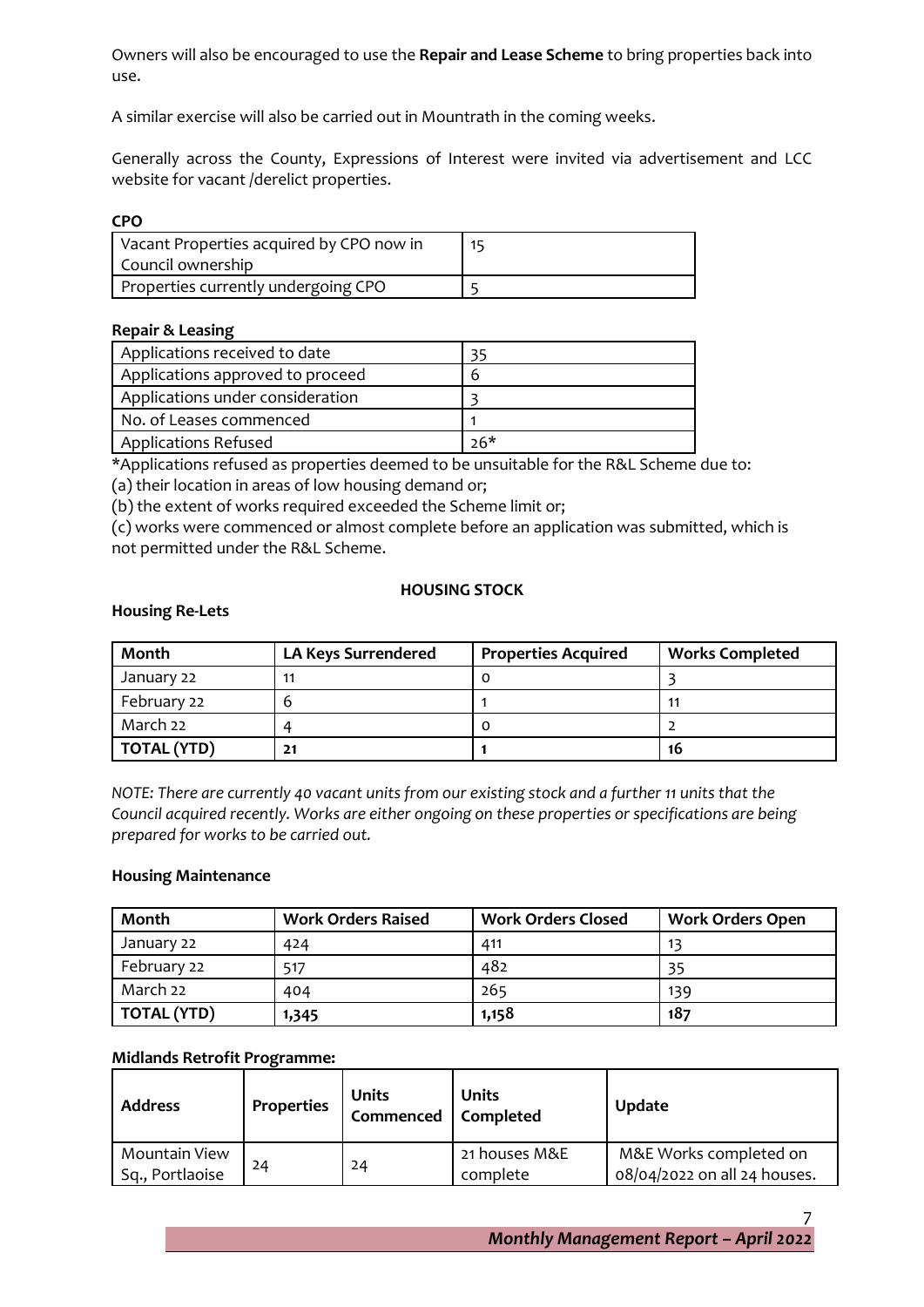|                                   |     |     |                            | All works to be fully complete<br>on 29 <sup>th</sup> April 2022.                                                        |
|-----------------------------------|-----|-----|----------------------------|--------------------------------------------------------------------------------------------------------------------------|
| Hillview Drive,<br>Portlaoise     | 18  | 18  | 4 houses M&E<br>complete   | M&E works complete on four<br>houses. All works on houses<br>to be completed 10 <sup>th</sup> July.                      |
| Quigley Pk,<br>Rathdowney         | 20  | 20  | 2 houses M&E<br>complete   | M&E works complete on two<br>houses.                                                                                     |
| Radharc Alainn,<br>Arles          | 18  | 18  | $\Omega$                   | M&E works commenced 11 <sup>th</sup><br>April 2022                                                                       |
| Derrymore,<br>Portarlington       | 26  | 26  | 26 houses M&E<br>complete  | M&E Works completed<br>14/04/2022 on all 26 houses.<br>All works to be fully complete<br>on 29 <sup>th</sup> April 2022. |
| Kirwan Park,<br>Mountmellick      | 51  | 51  | $\Omega$                   | Air-tightness Test completed<br>07/03/2022. M&E works still<br>to start                                                  |
| <b>Total</b><br><b>Properties</b> | 157 | 106 | 53 Units (M&E<br>complete) |                                                                                                                          |

# **Energy Efficiency/Retrofitting Programme:**

| <b>Address</b>               | Properties | <b>Units</b><br>Commenced | <b>Units</b><br>Completed | <b>Update</b>                                            |
|------------------------------|------------|---------------------------|---------------------------|----------------------------------------------------------|
| O'Moore Place,<br>Portlaoise | 28         | O                         | 0                         | Re-tendered in Q1 2022;<br>tenders due back in<br>April. |
| <b>Total Properties</b>      | 28         | Ο                         | O                         |                                                          |

# **Target Retrofitting Programme for 2022**

**Homeless Presentations**

The target number of units determined for 2022 to retrofit to a B2/Cost Optimal standard in County Laois - **Target of 39 residential units** 

The programme will allow for an average spend of €33,333 per property on eligible energy efficiency works with additional project management fees also available, the detail of which will issue under separate cover.

This will bring the overall average grant available per property to approximately  $\xi$ 36k depending upon the number of properties being retrofitted in each local authority area.

**Preparation of submission to Dept of Housing currently underway - to be submitted by the 27th April 2022.**

#### **HOUSING NEED**

| <b>Time Period</b>                                   | <b>Homeless Presentations</b> | <b>Emergency Homeless</b> |  |
|------------------------------------------------------|-------------------------------|---------------------------|--|
| 16 <sup>th</sup> March – 14 <sup>th</sup> April 2022 | 30                            |                           |  |
| <b>Year to Date</b>                                  |                               | 25                        |  |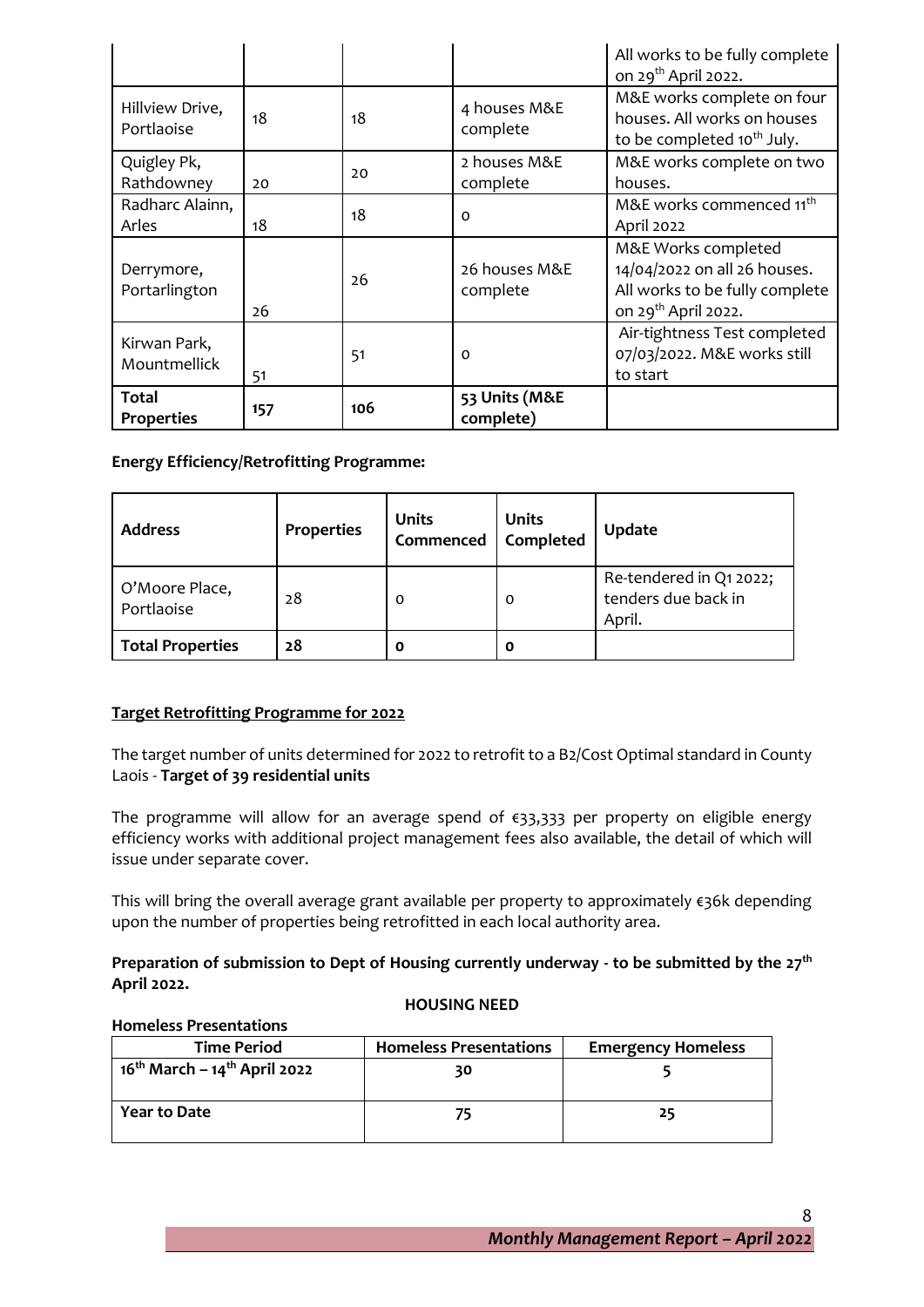#### **Homeless Accommodation**

| <b>Individuals</b><br>Accessing | <b>Emergency Accommodation</b><br>as of $14th$ April 2022 | <b>Transition Accommodation as of</b><br>14 <sup>th</sup> April 2022 |
|---------------------------------|-----------------------------------------------------------|----------------------------------------------------------------------|
| Adults                          |                                                           |                                                                      |
| Children.                       |                                                           |                                                                      |

# **Social Housing List at 14th March 2022**

| TOTAL No of Social Housing Applicants | フト  |
|---------------------------------------|-----|
| Applicants in receipt of HAP          | 914 |
| Net Need                              | 847 |

#### **Housing Allocations**

| <b>Method of Delivery</b> | Allocations to 14 <sup>th</sup> April | <b>Numbers allocated</b> |
|---------------------------|---------------------------------------|--------------------------|
|                           | 2022                                  | Year-to-date 2022        |
| First allocation of New   | 0                                     |                          |
| Build/Acquired unit       |                                       |                          |
| Relet / Refurbished Stock |                                       | 21                       |
| Allocation                |                                       |                          |
| Nomination to AHB housing |                                       | 10                       |
| <b>TOTAL Y-T-D</b>        |                                       |                          |

#### **Housing Assistance Payment**

| No of Active HAP Tenancies at 14 <sup>th</sup> April 2022 | 914 |
|-----------------------------------------------------------|-----|

#### **LOANS & GRANTS**

#### **Loans**

| *Local Authority Home Loan: $4^{th}$ January 2022 – 14 <sup>th</sup> April 2022 |  |  |  |
|---------------------------------------------------------------------------------|--|--|--|
| No of Loan Approvals                                                            |  |  |  |
| No of Applications refused                                                      |  |  |  |

*\*Rebuilding Ireland Home Loan Scheme now closed. All applications received on or after the 4th January 2022 will be in respect of the new Local Authority Home Loan.*

A briefing note was recently circulated to the elected members in relation to the Local Authority Home Loan, First Home Shared Equity and Help to Buy Schemes.

#### **Grants at 13th April 2022**

| <b>Allocation 2022</b><br>(including LA<br>funded portion) | No of<br><b>Applications</b><br><b>Received in</b><br>2022 | No of Approved<br><b>Applications at</b><br>works stage | Comment                                                                                                                                                                   |
|------------------------------------------------------------|------------------------------------------------------------|---------------------------------------------------------|---------------------------------------------------------------------------------------------------------------------------------------------------------------------------|
| €1,389,375                                                 | 72                                                         | 112<br>(€723,400)                                       | All grants approved can proceed to<br>carry out works and draw down grant<br>monies upon satisfactory completion.<br>Applicants revert to LCC once works<br>are complete. |

#### **Disabled Persons Grant for Social Housing at 13th April 2022**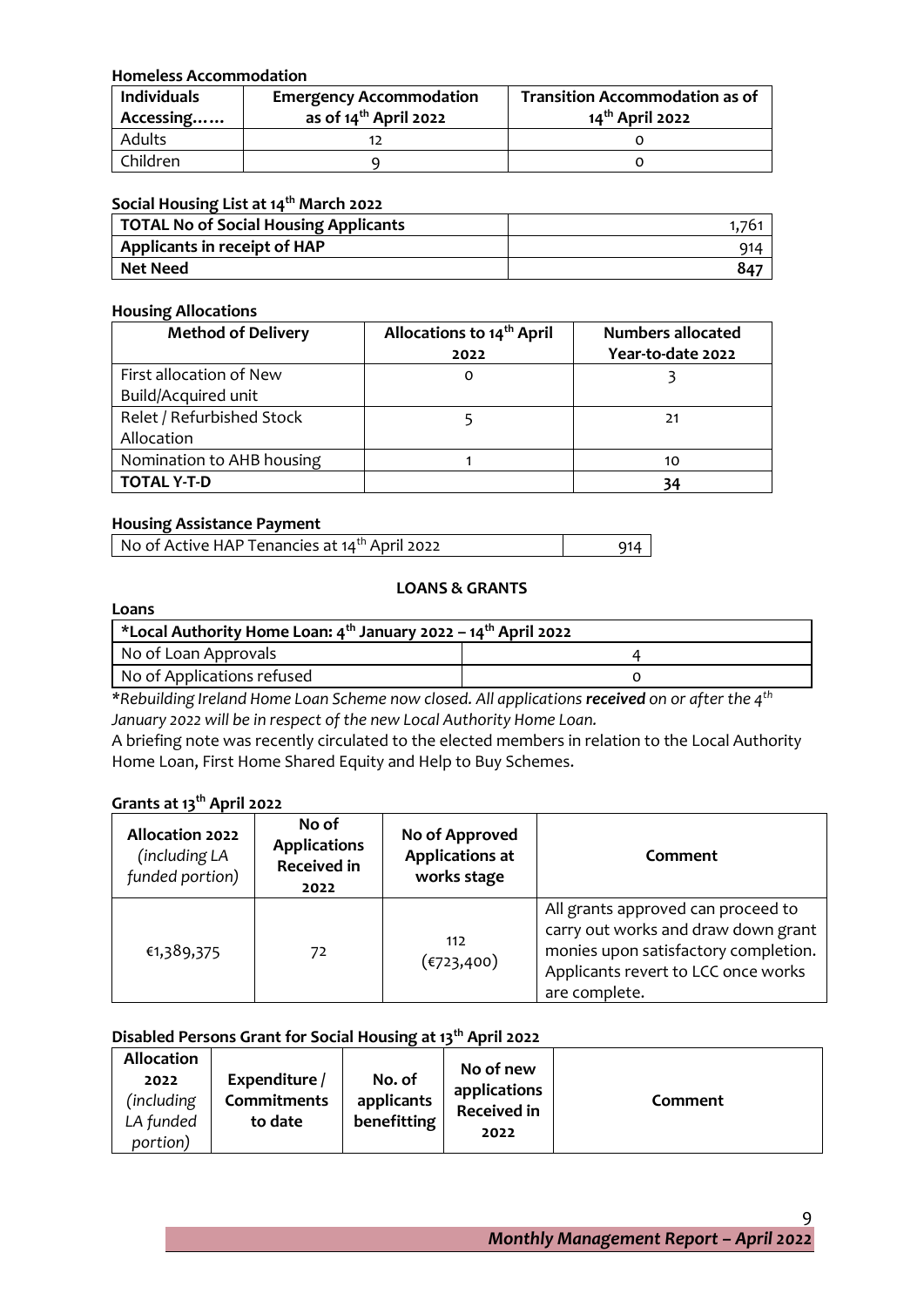| €681,535 | €251,642 | 26 | 16 | Dept Funding allocation advised<br>must be supplemented by LA's<br>own funds (10%)<br>Funded programme provides for<br>all Priority 1(severe) applications<br>for small works received by date of<br>funding submission to DHLGH<br>(18/02/22) and construction of 3<br>extensions in 2022. |
|----------|----------|----|----|---------------------------------------------------------------------------------------------------------------------------------------------------------------------------------------------------------------------------------------------------------------------------------------------|
|          |          |    |    | Further Priority 1 (severe)<br>applications for small works                                                                                                                                                                                                                                 |
|          |          |    |    | received in 2022 will be considered<br>subject to available funding.                                                                                                                                                                                                                        |

*Queries in relation to Housing Grants should be emailed to [housinggrants@laoiscoco.ie](mailto:housinggrants@laoiscoco.ie)*

# **LEASING**

# **RAS/Leasing Statistics at 14th April 2022**

| <b>Active RAS tenancies</b>                                         | 85 |
|---------------------------------------------------------------------|----|
| Active short-term leasing tenancies (Social Housing Leasing Scheme) | 30 |
| Active Repair & Leasing Scheme tenancies                            |    |
| Active long-term leasing tenancies with private landlords/investors | 10 |
| Active long-term Mortgage to Rent leasing tenancies with a private  | 20 |
| company                                                             |    |

# **PRIVATE RENTED INSPECTIONS**

All private rented dwellings must comply with the Housing (Standards for Rented Houses) Regulations 2019 and the local authority has no discretion in this regard. This also includes those properties whose landlords are availing of the HAP scheme, who agree to an inspection of the property when they sign up for the scheme.

Property owners not availing of the HAP scheme are also subject to inspection if they rent the property in a private arrangement.

Laois County Council staff have inspected 169 properties in Quarter 1 of 2022 and issued 167 improvement letters. This correspondence is in the form of a letter detailing the works that need to be carried out to deem the property compliant and the time limits within which to do so, as recommended in the guidelines for private rental inspections.

Having reviewed the process, to date Laois County Council has noted very few communications from property owners in relation to the wording of correspondence or notices issued under the Regulations.

Queries from landlords relate mostly to technical aspects of the works required, with an understanding of the need to comply with the Regulations. If a property owner is anxious about aspects of an improvement letter issued, they can contact the local authority and be assured that a reasonable practical approach will be taken to give them the opportunity to address the issues raised.

Notwithstanding that and recognising the health and safety of the tenant as priority, should urgent works be required, the property owner is made aware of the consequences of non-compliance within a safe timeframe, i.e., fines and/or prosecution under the Regulations.

The Housing Inspections team can be contacted via email at [propertyinspections@laoiscoco.ie](mailto:propertyinspections@laoiscoco.ie)

#### **Private Rental Standards - Housing Inspections**

| Target for private rented inspections in 2022 | 1 .181 |
|-----------------------------------------------|--------|
| No of private rented inspections carried out  | 197    |
| 01/01/2022 - 14/04/2022                       |        |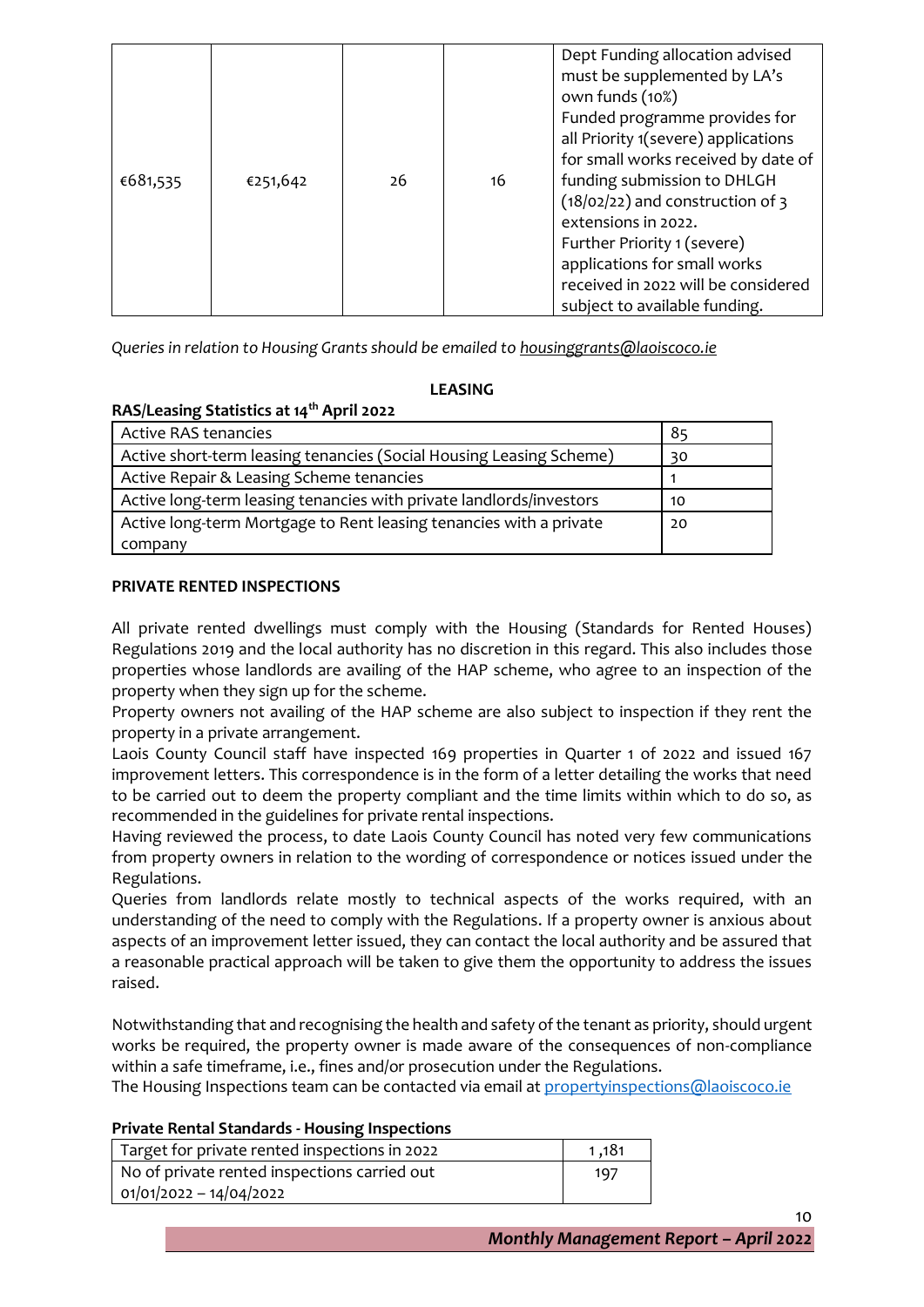#### **Planning, Development and Heritage**

#### **LAOIS DRAFT COUNTY DEVELOPMENT PLAN 2021-2027**

The LCDP (2021-2027) came into effect on the 8th March 2022. It is currently subject to a Draft Direction from the Minister for Local Government and Planning, with public consultation being held on the 21<sup>st</sup> March 2022 until 3<sup>rd</sup> April 2022. 14 (no.) submissions were received. A further 2no. submissions were received after the prescribed period.

The Chief Executive's Report is currently being prepared on the submissions received and will returned to the Minister by the 1<sup>st</sup> May 2022. A copy will also be circulated to the Elected Members and the OPR.

#### **LOCAL AREA PLANS**

Work on the 4 Local Area Plans for Portlaoise, Mountmellick, Graiguecullen and Portarlington will commence following the adoption of the Laois County Development Plan 2021-2027.

Two of the Plans, Graiguecullen and Portarlington will be in the form of joint plans with Carlow County Council and Offaly County Council respectively.

#### **DEVELOPMENT MANAGEMENT PERFORMANCE**

| PLANNING APPLICATIONS COMPARATIVE FIGURES FROM 2021 TO 2022 |  |
|-------------------------------------------------------------|--|
|                                                             |  |

| Year | Valid applications from<br>$ 01/01/2022 - 10/4/2022$ | Valid applications from $01/01/2021 -$<br>10/04/2021 |
|------|------------------------------------------------------|------------------------------------------------------|
|      | 168                                                  | 173                                                  |

| <b>2022 PERFORMANCE</b>                                |                                |
|--------------------------------------------------------|--------------------------------|
| Number of valid applications received:                 | 168                            |
| Number of decisions made                               | 173                            |
| Number of applications                                 | 157 (Decisions to Grant)       |
| granted:                                               |                                |
| Number of applications refused:                        | 16 (Decisions to Refuse)       |
| Invalid applications returned to applicant:            | 47 (2022 Invalid Applications) |
| Files scanned up to -                                  | 8 <sup>th</sup> April 2022     |
| Referrals to Area Offices (working days):              | within 14 days achieved        |
| Pre planning                                           |                                |
| No of requests to date                                 | 108                            |
| No of meetings held to date                            | -91                            |
| Up to and including the 10 <sup>th</sup> February 2022 |                                |
| Wait time                                              | 2 weeks                        |

#### **ENFORCEMENT UPDATE**

| <b>Current year</b>                         |     | 2022      | 2021       |           |
|---------------------------------------------|-----|-----------|------------|-----------|
| <b>Service Review</b>                       | Mar | Jan - Mar | <b>Mar</b> | Jan - Mar |
| Total number of new cases subject to        |     |           |            |           |
| complaints that were investigated           |     | 35        | 25         |           |
| <b>Number of Warning Letters served</b>     | 29  | 92        | 18         | 44        |
| <b>Number of Enforcement Notices served</b> |     | 11        |            |           |
| Of cases referred<br>for<br>legal<br>No.    |     |           |            |           |
| proceedings                                 |     |           |            |           |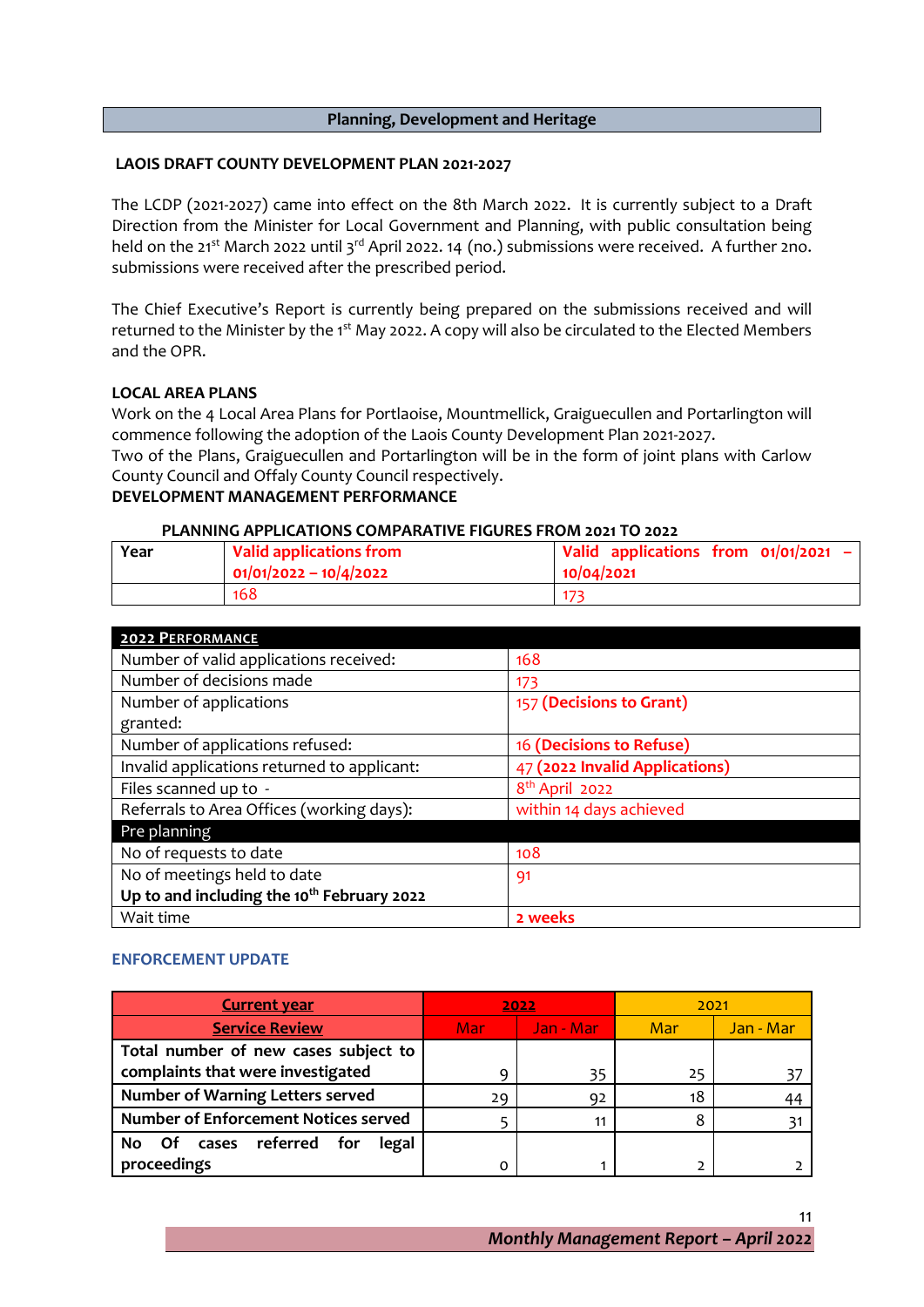| Court(incl<br><b>Number</b><br>of<br>in<br>cases         |            |               |              |            |
|----------------------------------------------------------|------------|---------------|--------------|------------|
| adjournments)                                            | 4          | 23            | 8            | 17         |
| <b>Number of cases Resolved in Court</b>                 |            | 4             |              |            |
| <b>Number of Files Closed</b>                            | 21         | 50            | 22           | 40         |
| Number of cases on system                                | 164        | 164           | 166          |            |
| <b>Enforcement Costs recouped</b>                        | 600.0<br>€ | 3,156.9<br>€  | 1,200.0<br>€ | € 4,086.2  |
|                                                          | $\Omega$   | 8             | Ω            | 4          |
| <b>Number of Valid Retention Applications</b>            |            |               |              |            |
| <b>Received relating to Enforcement Action</b>           |            | 7             |              |            |
| Fees received through Valid Retention                    |            |               |              |            |
| <b>Applications</b><br><b>Received</b><br>relating<br>to |            |               |              |            |
| <b>Enforcement Action</b>                                | €2,401.80  | 5,897.50<br>€ | €204.00      | € 2,447.00 |
| Legal fees paid                                          | €54.12     | 5,920.77<br>€ | €7,962.10    | € 8,559.84 |

#### *BROADBAND*

# **1. National Broadband Ireland (NBI)**

Section 254 Licences have been applied for in the Eastern Municipal Area to provide pole network for rollout. NBI are currently working on the Programme of works for rollout in the county. NBI are engaging with LCC in relation to above and in relation to hedge cutting.

#### **2. WIFI 4 EU.**

WiFi4EU is a project developed by the European Union that intends to bring free WiFi to local communities. The rollout of the provision of WIFI infrastructure in public places has commenced (equipment, installation and maintenance and support) in the following locations : Portlaoise, Portarlington, Abbeyleix, Mountmellick , Mountrath as follows :

- Fit out in Portlaoise almost complete in various building along the Main Street, Fitzmorris Place, Lyster Square and the Plaza at Co. Hall.
- Fit out is currently under way in Portarlington and in various building along the Main Street and the Link Road.
- Fit out is currently under way in Abbeyleix and in various building along the Main Street.
- Survey and Consultation is under way with property owners in Mountmellick and Mountrath.

This project is being delivered by "Network and Infrastructure Support Ltd." On behalf of Laois County Council. The Broadband Officer is available for any queries in relation to this project.

# **3. Broadband Connection Points (BCP's)**

As part of the roll out of the National Broadband Plan, Laois County Council launched Broadband Connection Points (BCPs) in 6 areas in rural Laois.

- 1. Vicarstown Community Centre
- 2. Emo "Old School" Community Centre
- 3. Oisin House Rossmore, Killeshin
- 4. Donaghmore workhouse and Agricultural Museum
- 5. Shanganamore Community Centre Barrowhouse
- 6. Ballyroan Community Centre

Connected Hubs Fund Call 2 Project closing date was  $6<sup>th</sup>$  April with 2 BCP's (Ballyroan and Donaghmore ) applying for funding.

# **HERITAGE**

# **Community Monuments Fund**

Allocations have been announced under the Community Monuments Fund for Laois, from the Department of Housing Local Government and Heritage. Under stream 1, conservation works, funding will go to:

- Rahin Medieval Church, Ballylynan €85,000
- Dysart Enos Church Ratheniska, €34,555.70.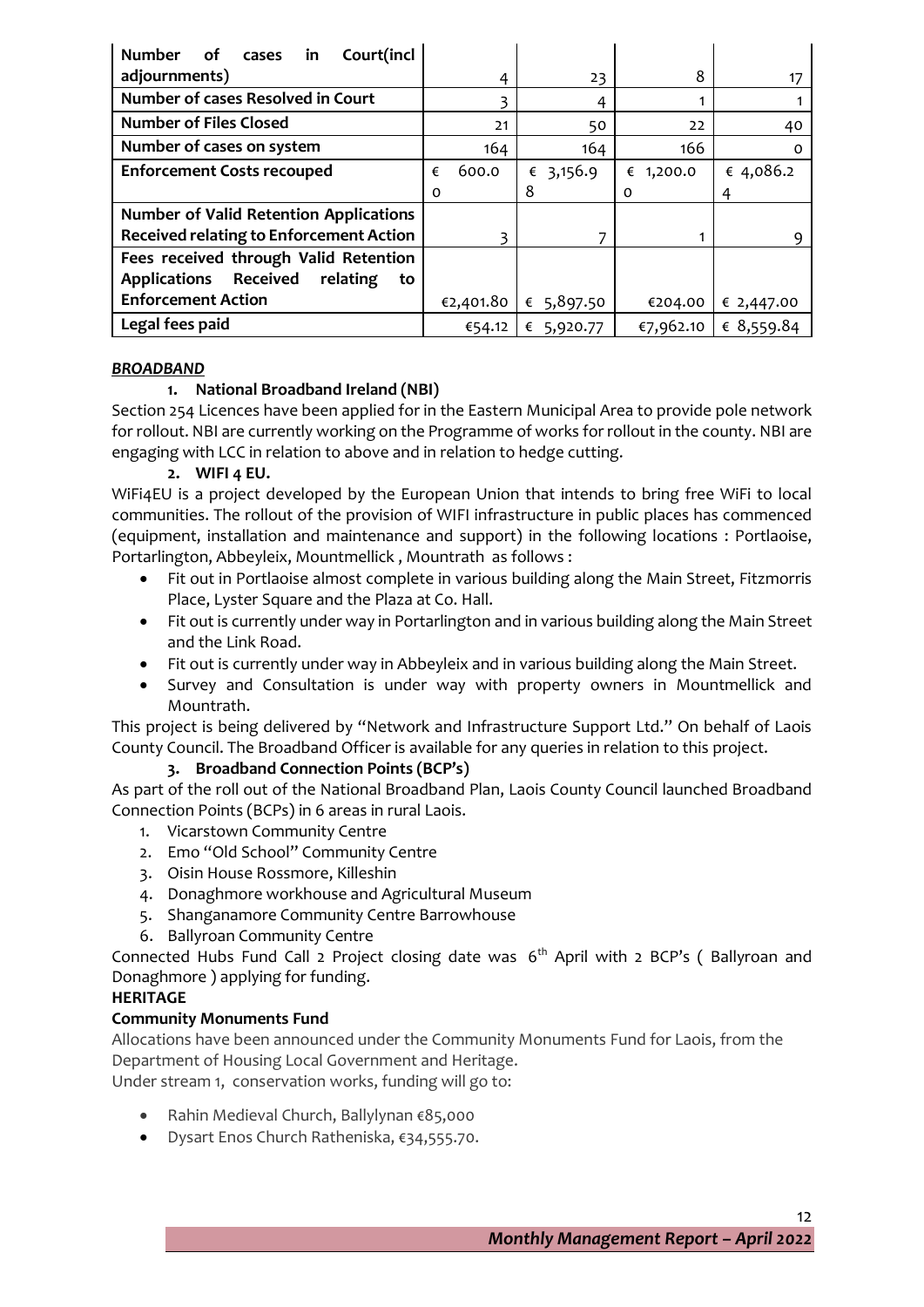Under stream 2 conservation plans funding has been awarded to:

- Ballyadams Castle €29,784.16,
- Clonreher Castle €29,107.66,
- Baunaghra Church, Rath Downey, €12,093.

#### **Local Enterprise & Economic Development**

# **Local Enterprise Office (LEO):**

There continues to be a steady demand for LEO supports as follows:

- €101,871 approved in grant aid to 5 Laois businesses a further intake is currently being prepared for evaluation in May 2022.
- 380 owners/managers/employees participated in LEO training programmes
- 32 potential entrepreneurs participated in Start Your Own Business Courses
- 82 Laois businesses availed of mentoring in finance, marketing, exporting, HR and health & safety
- 9 Trading Online Voucher approvals to the value of €19,530
- 13 Laois companies currently taking part in a Green for Micro Programme
- 6 Laois companies currently taking part in LEAN Programmes
- 27 Laois companies participated in the Client Stimulus Programme

# *Student Enterprise Awards 2022*

The Local Enterprise Office is working with the secondary schools in Laois to deliver workshops in business planning, ideas generation, marketing and finance. The Student Enterprise County Final took place on Tuesday 29th March (virtually on YouTube and Facebook). 427 students across 7 schools in Laois took part in the programme. Teenage entrepreneurs from Mountrath Community School and Portlaoise College took the County award and will go forward to represent Laois at this year's Student Enterprise Programme National Finals.

#### *National Enterprise Awards 2022*

Salutem Insights will represent Laois at the National Enterprise Awards to be held in the Mansion House on the 2nd June 2022. Salutem Insights create tailored solutions for a variety of complex pharma industry issues within the public and private marketplace. They are attending a judging panel in Mullingar on 12th May.

#### *Upcoming Ministerial Visit*

The office of Minister English has confirmed that he will be visiting the Local Enterprise Office in Laois on 12th May from (approx.. 2.30 pm to 5.30 pm). The itinerary has not been finalized but will involve a brief reception in County Hall followed by a visit to two locally based businesses. *Business Support Unit (BSU)*

The BSU

- a) launched an advertising campaign in January/February 2022 in respect of the Town & Village Streetscape Enhancement scheme. A further 44 applications were received bringing the total number of applications received to date to 106.
- b) is chairing a steering committee in conjunction with the Roads Section to support Downtown Portlaoise with the provision of a Christmas Festival in Portlaoise in December 2022. 2 meetings have been held to date this year.
- c) was successful in its application for funding to the Department of Agriculture in respect of a reboot of Laois Taste. They were awarded €10,780.
- d) launched the Portarlington and Portlaoise Façade Enhancement Schemes 2022 in early April. These Schemes will assist owners of commercial and residential properties through the painting of the exterior of their properties within designated areas in Portarlington and Portlaoise.
- e) launched the Shop Front Improvement & Accessibility Grant Scheme 2022 in April.
- f) launched the Business Incentive Scheme 2022 in April for Abbeyleix, Borris In Ossory, Durrow, Mountmellick, Mountrath, Portlaoise, Portarlington and Rathdowney. This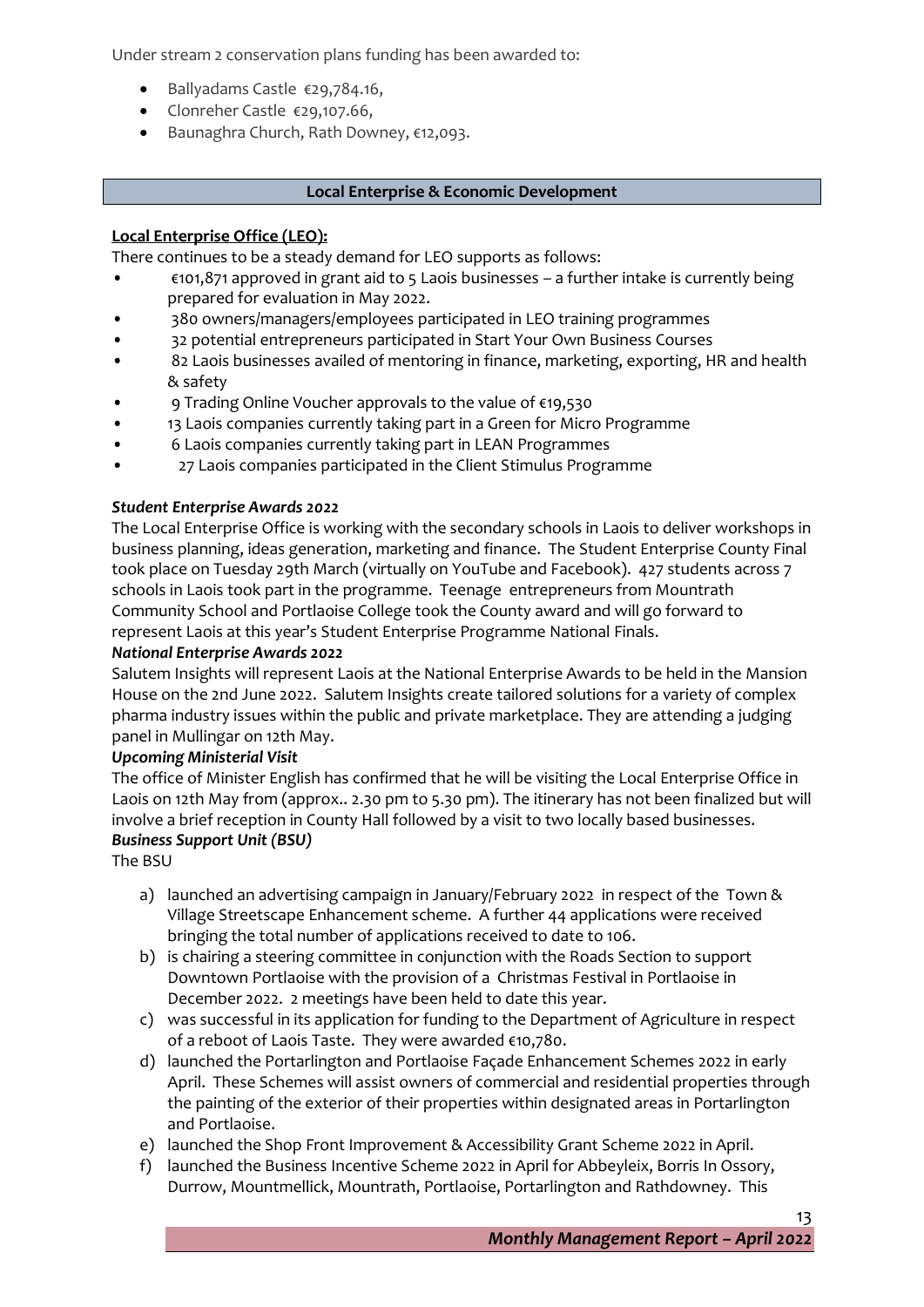Scheme encourages the use of vacant commercial premises within designated areas in each town by providing financial assistance through a reduction on their Rates bill over a 3 year period (Grant of 75% of rates in Year 1, 50% in Year 2 and 25% in Year 3)

#### **Roads, Transportation & Smarter Travel**

#### **Roadworks Programme 2022;**

The Annual Road Works Scheme 2022 was adopted by the Members at the March 2022 Monthly Meeting. Work has commenced to deliver the Road Works Scheme across the three Municipal Districts.

#### **River Drainage Maintenance**

Various, county-wide surveys are ongoing to inform and underpin river drainage maintenance works later in 2022.

#### **TII Capital Maintenance Scheme Funding;**

Funding has been confirmed by TII in the amount of €199,938.00 for works at Killyganard on the N78.

#### **Local Improvement Scheme Funding:**

LIS funding has been confirmed by the DRCD in the amount of €351,880.00. Engagement with the applicants is commencing with a view to delivering works over the Summer. Funding will be allocated to the various MD's based on the number of schemes on awaiting completion in each MD. The number of LIS projects on hand in County Laois is as follows;

| <b>MD</b>                              | Number of<br>schemes | Proportion | <b>Funding</b> |
|----------------------------------------|----------------------|------------|----------------|
| Portarlington /<br>Graiguecullen MD    | 30                   | 38.46%     | €135,333.05    |
| Portlaoise MD                          | 12                   | 15.39%     | €54,154.33     |
| Mountmellick / Borris-in-<br>Ossory MD | 36                   | 46.15%     | €162,392.62    |
| <b>TOTALS:</b>                         | 78                   | 100%       | €351,880.00    |

#### **Environment & Environmental Protection**

#### **1. Kyletalesha Landfill, Transfer Station and Civic Amenity Site, Portlaoise:**

The cost for disposal of domestic green/garden waste has been reduced. New charge outlined below:

**Domestic Green/Garden Waste:** For weights less than or equal to 40kg: €1.00 per bag or minimum charge of €3.20, whichever is the lowest. Weights above 40kg will be charged at €80 per tonne.

The Green/Garden Waste Charge only applies to **homeowners** bringing domestic grass and hedge cuttings and does not apply to Green Waste material from commercial enterprises etc. This Green/Garden Waste Charge does not apply to timber.

#### **2. Bring Banks:**

Tonnages of collected recyclable material in 2022.

| Jan 2022 | Feb 2022 | <b>Mar 2022</b> | <b>April 2022</b><br>(To Date) |
|----------|----------|-----------------|--------------------------------|
| 163.77   | 115.14   | 159.58          | 93.08                          |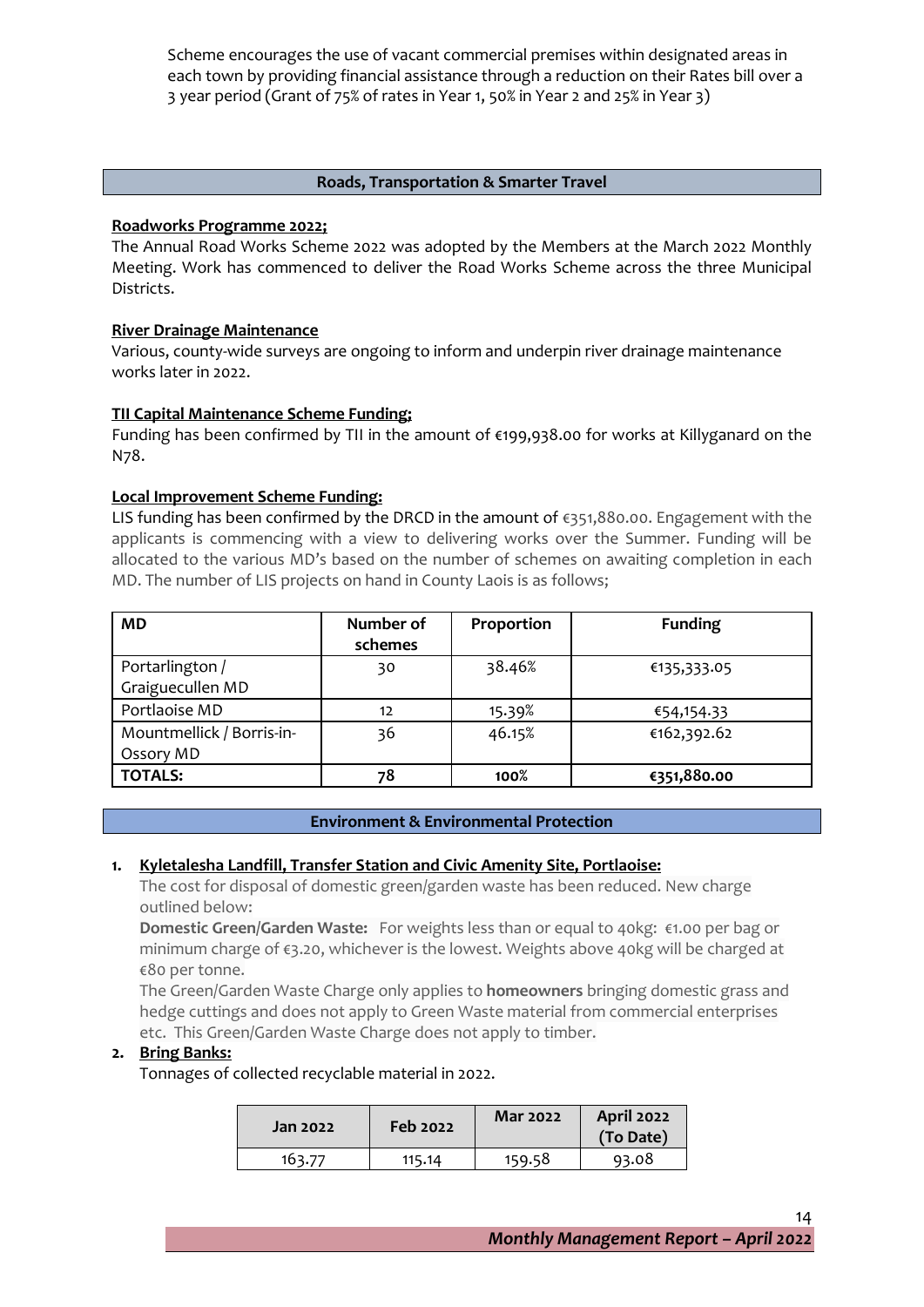#### **Table 1 – 2022 Bring Bank Tonnages**

The bring bank facilities in the county are being inspected and maintained by Environment staff.

#### **3. Waste Enforcement & Litter Management:**

#### **(a) Clean Up Laois Week 2022 - 18th to 22nd April 2022.**

The collected litter will be gathered by Bord na Mona during the week commencing  $25<sup>th</sup>$ April.

#### **(b) Waste Enforcement & Complaints**

Table 1 below details the number and types of complaints received to date in 2022 by the Environment Section.

| Year | <b>Complaint Type</b>              |                                |     |              |              |            |              |  |
|------|------------------------------------|--------------------------------|-----|--------------|--------------|------------|--------------|--|
|      | <b>Waste</b><br><b>Enforcement</b> | Management &<br>Infrastructure | Air | <b>Water</b> | <b>Noise</b> | <b>Vet</b> | <b>Total</b> |  |
| 2022 | 224                                |                                |     | 13           | q            | 11         | 265          |  |

# **Table 2 - Environmental Complaint Register**

#### **(c) Litter Fines**

To date 16 litter fines have been issued. Two related to dog-fouling offences and these two fines have been paid.

#### **4. Illegal Dumping:**

Waste Enforcement continue to tackle illegal dumping in various problematic areas within the County in accordance with current legislation. Enforcement efforts are limited by virtue of the current prohibition on the use of CCTV etc.

106 tonnes of material collected to mid-March.

#### **Emergency Planning, Fire Services & Flood Relief**

In 2022 (to 8<sup>th</sup> April) Laois County Fire and Rescue Service has attended 204 emergency incidents consisting of 68 fires, 107 special service incidents and 29 false alarms.

#### **Turnout by Station\*:**

| Portlaoise – 69                  | Portarlington - 30 | Stradbally $-44$ | Mountmellick – $25$ |  |
|----------------------------------|--------------------|------------------|---------------------|--|
| Mountrath – 18<br>Abbeyleix - 32 |                    | Durrow $-32$     | Rathdowney – 25     |  |
| $\mathbf{a}$                     |                    |                  |                     |  |

**\*Note – figures are higher as many incidents are 2 station turnouts as per the PDA.**

#### **Fire Services Capital Programme**

- The Part VIII planning process for a new fire station for Stradbally was approved by Laois County Council at its January 2022 meeting. Correspondence has now been sent to the NDFEM advising them of same & requesting approval to go to tender for a design team to progress the project.
- The upgrade to Mountmellick Fire Station is at design stage. This work consists of new drill tower, concrete yard and hydrant connection. Tobin Consulting Engineers have been awarded the design contract and have commenced the preparation of the documents to progress the project.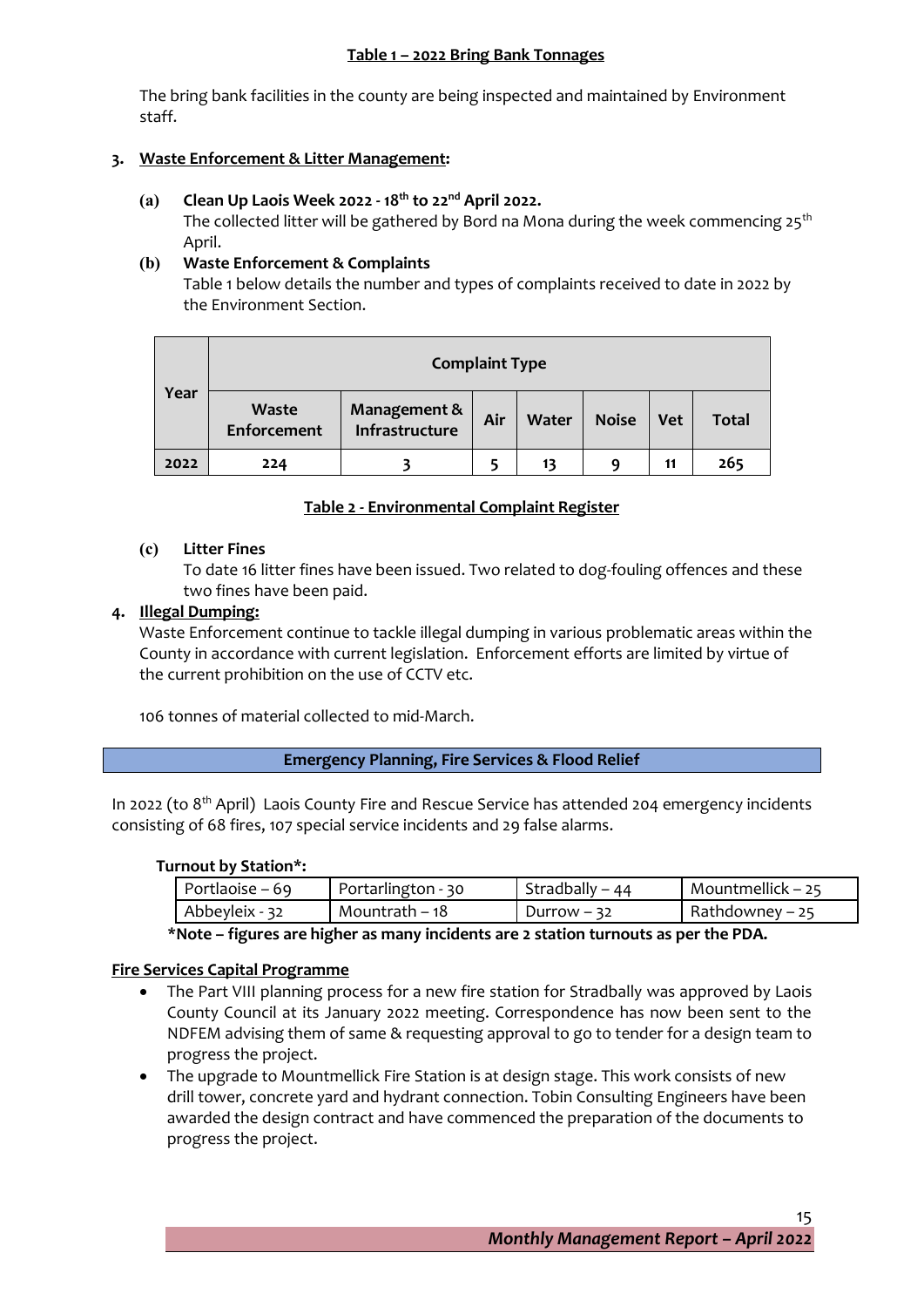#### **WATER SERVICES AND RURAL WATER**

#### **Public Water and Wastewater Capital**

The following capital works have been approved by Irish Water:

**Durrow –**Provision of a storage/blend tank and booster pump set being discussed with Irish Water. Final hydrogeologist report/recommendation detailing correct/sustainable operation of the new well, to be forwarded to Irish Water/Laois County Council-ongoing.

**Portlaoise Water Supply Improvement Scheme -** Irish Water now progressing with developing well PW07 and well PW08. A draft planned maintenance programme has been submitted to IW for funding approval. A meeting took place at Kilminchy WTP on the 04/03/2022 with Briody Well Drilling Ltd., to discuss/progress this maintenance programme.

**Disinfection/PH control programme** – Civil works progressing in Derryguile, Kyle, Five Wells, Derrymoyle and Lough WTPs. MEICA works progressed at Knocks, Derryguile, Lough, Kyle, Five Wells and Ballyroan WTP. Process proving now complete at the Knocks and Ballyroan WTPs. Kyle WTP currently in process proving. ESB supply upgrade currently being progressed for Five Wells and Lough WTPs.

**Castletown WwTP-Inlet Works Storm and Sludge Programme** – New Storm Tank installation is complete. Remaining civil works and  $M + E$  works to be completed over the coming weeks. **Ballyroan WwTP Upgrade –** A laser scan survey of the plant and an asbestos survey are being progressed/carried out.

#### **Borris Road, Portlaoise.**

Irish Water are going to consider if accommodating a gravity flow into the proposed deeper storm storage tank is feasible.

**Filter Upgrade Programme –** Kilminchy WTP put forward for upgrades, confirmation of scope required post filter assessment report.

**Lead Mitigation Strategy –** Derryguile WTP has been identified as a priority plant under the IW Lead Mitigation Strategy for addition of Orthophosphate Treatment.

**Networks and Water Conservation -** First fix, find and fix and lead replacement works continue throughout the county. Significant progress in Portarlington in the area of leakage management. Replacement of watermain in the Swan network is ongoing.

#### **Taking in Charge**

Continue working with IW to take the 17 no. outstanding legacy estates in charge by IW already taken in charge by LCC. 10 no. estates have been progressed and referred to the Planning Section and work is ongoing on the remaining 7 no. estates.

#### **Multi Annual Rural Water Programme.**

Projects under the current programme, 2019 – 2021, are being completed and claims paid and recouped. The Department has advised that details of the next Rural Water Programme will be issued during Q3.

**Well Grants –** 14 no. applications have been received in 2022 and all are being progressed.

#### **Corporate, Community, Climate Action, Arts, Culture, Libraries & Tourism**

#### **CORPORATE**

A ceremony of Remembrance and Reflection to remember all those who lost their lives during the pandemic and to pay tribute to those who contributed to how we faced and are facing the challenges was held at Fitzmaurice Place, Portlaoise on Sunday 20<sup>th</sup> March 2022.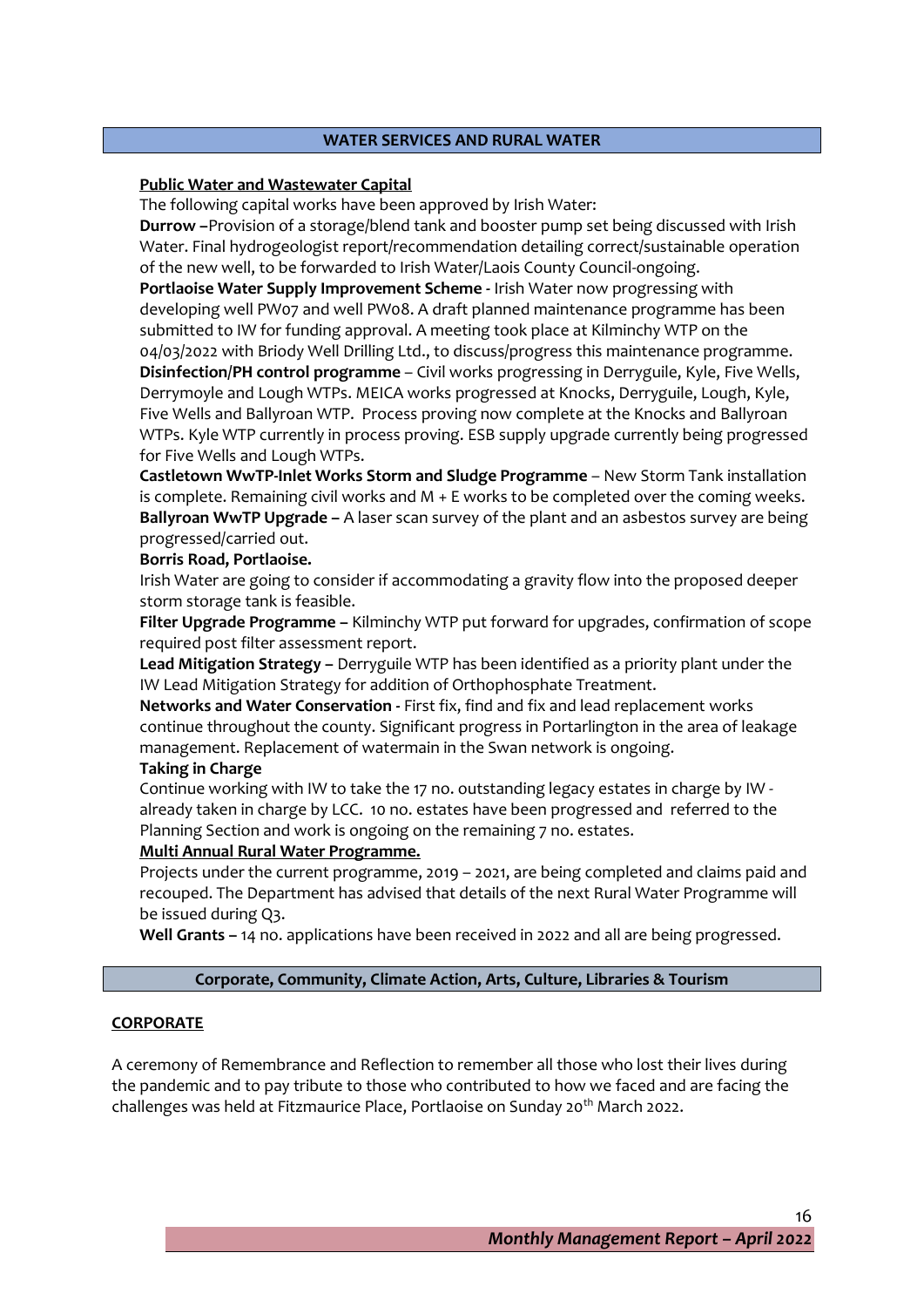#### **COMMUNITY**

#### **Local Community Development Committee (LCDC)**

Laois LCDC received an allocation of €273,048, (€166,863 current expenditure and €106,185 capital expenditure) under the Community Activities Fund. 183 applications were received seeking funding in the amount of €838,189. Laois LCDC approved 131 applications (34 capital expenditure, 86 current expenditure and 11 receiving a mixture of both).

#### **Laois Public Participation Network**

Laois PPN hosted the first in person Midlands Regional PPN (MRPPN) meeting since the pandemic. The event took place at Castle Durrow on Thursday 7th April with PPN representatives from Laois, Offaly, Kildare and Westmeath attended.

Laois PPN have organised a Social Inclusion Week. It will feature a mixture of online and in person events and will commence on Monday 25th April.

Laois PPN will host the PPN National Conference at the Midlands Park Hotel on Friday and Saturday 21st and 22nd October, 2022. The PPN National Conference presents a golden opportunity to showcase the County of Laois, Laois PPN and Laois County Council. Representatives from the 31 PPN's across Ireland and the Department of Rural and Community Development will be in attendance. Laois PPN wish to give a special thanks to Laois County Council for their support in Laois hosting the PPN National Conference.

#### **Laois Comhairle na nÓg**

Laois Comhairle na nÓg continue to meet weekly. They are working on their project on Mental Health and are planning to hold 2 events before the summer. 6 members of Laois Comhairle attended Dail na nÓg on Saturday 26 March.

#### **CLIMATE ACTION**

#### **Tidy Towns Seminar**

There were over 60 attendees at a Laois Federation of Tidy Towns Seminar in Abbeyleix. Attendees were given a tour of the town and community garden followed by presentation by Debbie Nesbitt, Tidy Towns adjudicator, who specialises in the sustainability category, Robbie Quinn, Abbeyleix Tidy Towns and Ann Marie Maher, Sports and Leisure Officer, as well as a demonstration of Reverse Vending Machines from Voice Ireland, which will be rolled out nationwide by the end of the year. **Environmental Radio Show** 

A new Environmental Radio show and Podcast on Midlands 103 with Aisling O'Rourke called Let's Go Green is being broadcast every Monday from 7pm-8pm, sponsored by Laois, Offaly and Westmeath County Councils. It will include sustainable living tips and features on local climate action initiatives.

#### **Picker Pals Promo Video**

A Picker Pals promo Video was recorded in Scoil Bhride and Gaelscoil Portlaoise, posted on social media and has gained over 4k views. The Picker Pals Programme is aimed at  $1^{st}$  and  $2^{nd}$  class and each pupil is encouraged to bring home a picker pack for the weekend and carry out a clean up with their family. It has been rolled out to 40 classes in schools nominated by Laois Federation of Tidy Towns and proved to be hugely popular with schools and over 1000 families are participating County -wide.

[https://fb.watch/cjYKq\\_RS1E/](https://fb.watch/cjYKq_RS1E/)

#### **SPORT & LEISURE UPDATE**

#### **Playground Developments**

Laois County Council has been awarded €16,541 for playground accessibility/biodiversity enhancements at Portarlington under the Department OF Children, Equality, Disability, Integration and Youth (DCEDIY) playground capital grant scheme.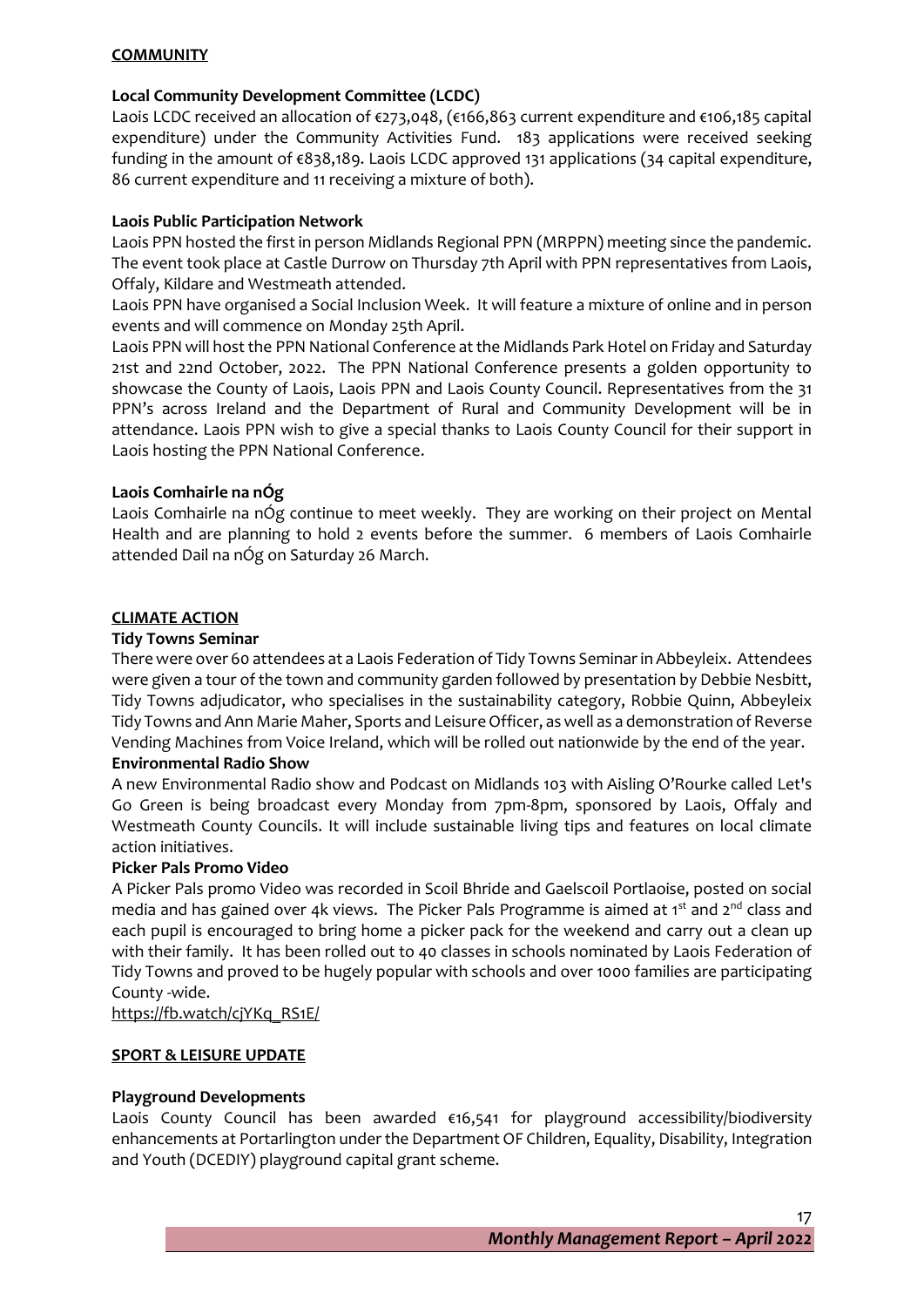#### **Outdoor Recreation Infrastructure Scheme (ORIS)**

A total of six measure 1 applications are being submitted on 19<sup>th</sup> April 2022 to the Department Community and Rural Development (maximum grant €30,000). One additional project is being submitted under the new development measure (M4), seeking funding for technical and ecological scoping of a cycling and walking hub in Durrow.

#### **ARTS & CULTURE**

#### **Laois Arthouse**

The ongoing exhibition ' In Trust. In Hope. In Gratitude. ' continues to run, with strong visitor numbers attending.

#### **Re/CENTRING/ Faoin Spéir - Mountrath & Abbeyleix**

A very well attended family centred programme took place on Sunday  $27<sup>th</sup>$  March in Mountrath curated by Kevin Kavanagh with a range of musicians, artists and performers. On 3<sup>rd</sup> April it was hosted in Abbeyleix, with Curator Emily Kilkenny Roddy. The event included a variety of free performances by local groups including Laois Youth Dance Ensemble, dance artist Sibéal Davitt, Ohr Dance Company, Abbeyleix N.S., Music Generation Trad Group and Afro Brazilian dance performance by Criola Dance group, as well as artists talks, crafts and exhibitions and much more.

#### **Bealtaine Festival 2022**

For the month of May the Arts Office, Laois County Council invite people of an older age to join in some of the wonderful events that are happening in Laois for the Bealtaine Festival 2022. In celebration of Creativity the theme for 2022 is 'And catch the heart off guard'. Further details on the Council's website and social media.

#### **Library Update**

Laois County Library Service are delighted to announce a new initiative that will see every child starting school in September receiving a free Little Library Book Bag. To help children navigate starting school, libraries have put together a bag of books especially for them that can be collected at any library. The initiative is a collaboration between libraries, the Department of Rural and Community Development, and the Department of Children, Equality, Disability, Integration and Youth as part of the First 5 Strategy.

The initiative will provide a My Little Library book bag to every child starting school in September for collection in the library, offer free library membership with a specially designed Little Library card wallet for the child, encourage free membership and use of the library for all children and adults in the family and include transition information for parents with each bag to support children on their learning journey. The book bags are available in either Irish or English.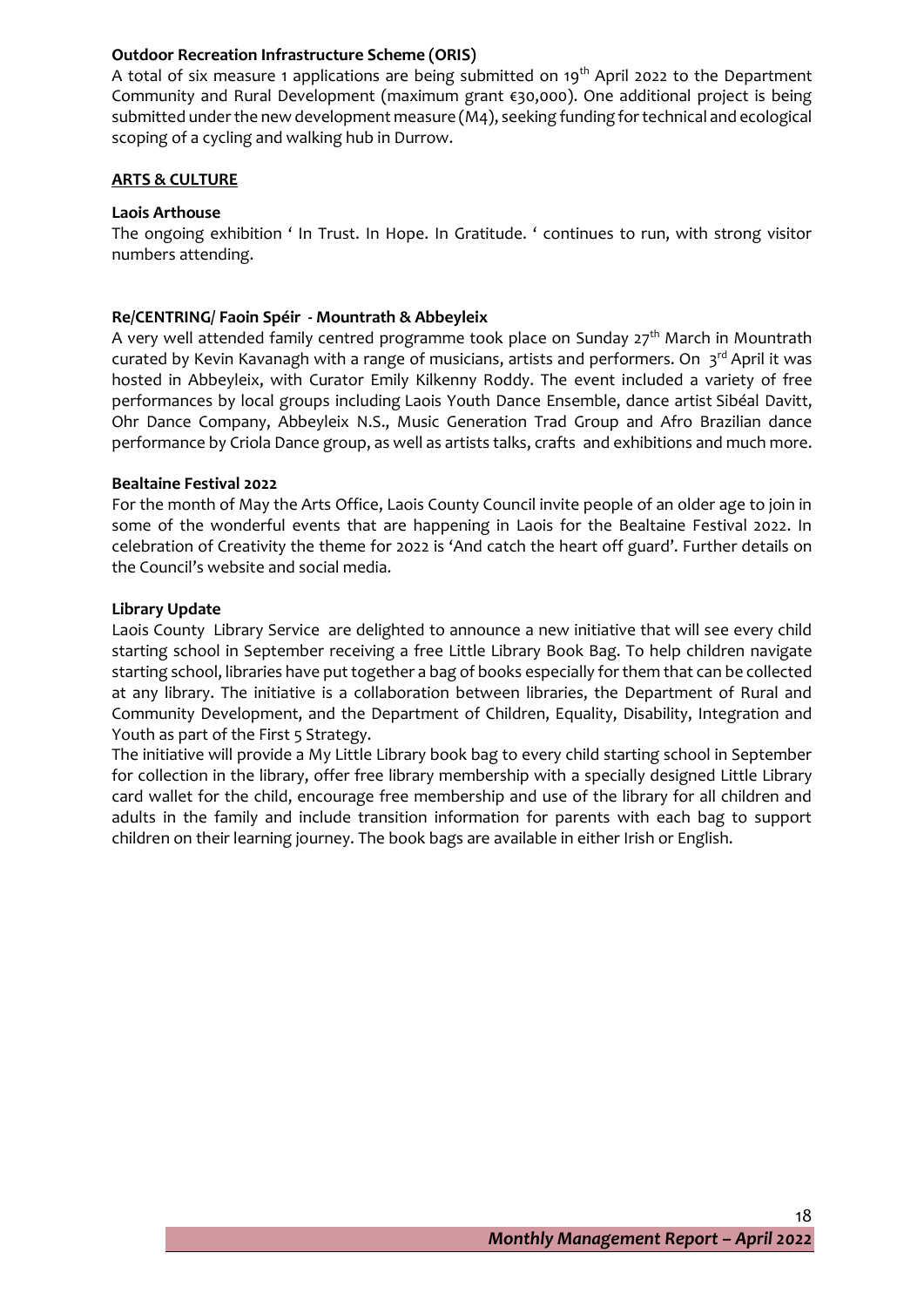

# **Bags of stories and fun<br>for every child starting<br>school in 2022! Pick up their FREE Little Library Book Bag at your local library** M. ittle .ibrary Bag

**Dight** to Read

# **Library of Sanctuary Initiative**

 $\begin{picture}(20,10) \put(0,0){\line(1,0){10}} \put(10,0){\line(1,0){10}} \put(10,0){\line(1,0){10}} \put(10,0){\line(1,0){10}} \put(10,0){\line(1,0){10}} \put(10,0){\line(1,0){10}} \put(10,0){\line(1,0){10}} \put(10,0){\line(1,0){10}} \put(10,0){\line(1,0){10}} \put(10,0){\line(1,0){10}} \put(10,0){\line(1,0){10}} \put(10,0){\line(1$ 

Library<br>**Ireland** 

As part of the Library of Sanctuary Programme the library service accessed Dormant accounts funding to create a guide to services and community primarily aimed at those who had moved recently to Laois or even to Ireland. The information booklet is a very concise signpost to services and some community involvement for the county. It covers areas such as emergency services, social entitlements and health, accessing school, travel and accommodation. It also suggests avenues for anyone who wishes to get involved in the community. The booklet will be available in Ukrainian .

**CALL Ristan Attal Evenin**<br>With Local Government Index

The library service works with Laois Integration Network and PoLaois (Polish Group) to help provide some children's activities for some newly arrived families. The library are currently adding Ukrainian Books for children and adults to library stock and have online newspapers and resources in Ukrainian too.

**The Gallery in Mountmellick** Library are delighted to host the Laois African Support group for their exhibition celebrating African culture for the month of April. The exhibition will display hand carved wooden figures and framed hand paintings and some traditional musical instruments.